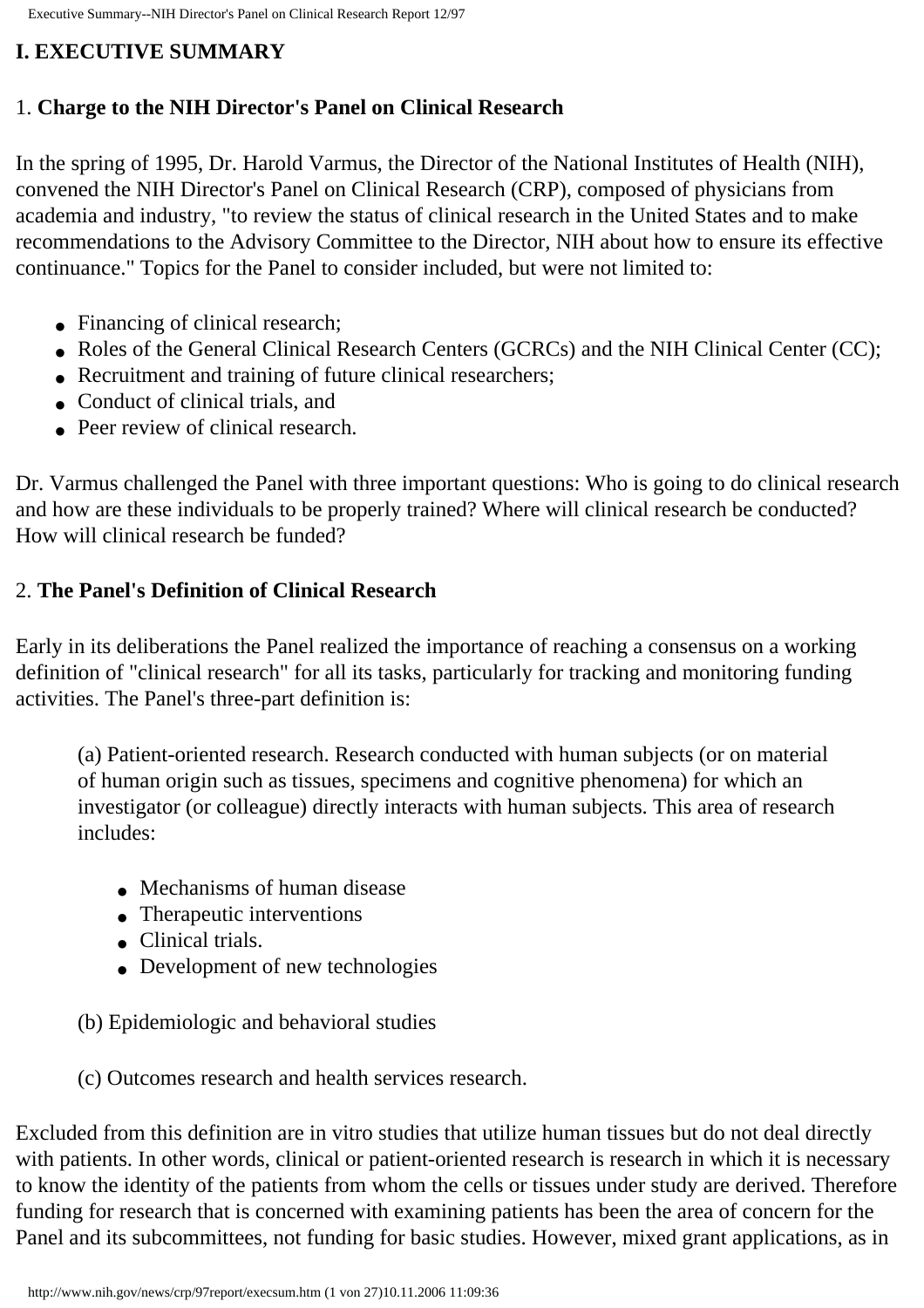program projects in which one element of the proposal is an animal model and one is a human model, were classified as clinical research for the purposes of the Panel's activities.

The Panel recognizes that there is no definition of clinical research upon which there is total agreement. The Panel's definition has been criticized for being too inclusive; some commentators prefer a narrower definition confined to patient-oriented research in which the physician and patient interact directly. Nevertheless, the definition above is the one upon which the Panel has based its recommendations. Furthermore, the Panel recommends that henceforth, the NIH use this definition as its standard for all analyses.

#### 3. **Panel Subcommittees -- Composition and Charges**

At its first meeting, the Panel divided into four subcommittees, each with defined charges. They are:

#### **(A) NIH Mechanisms for Funding Patient-Oriented Research**

Chair: Dr. Judith Swain

Members: Dr. Ezra Davidson, Dr. William Peck

Charge: Examine the mechanisms by which NIH supports clinical research including clinical trials; determine the amount of funding NIH dedicates specifically to clinical research, how it distributes those funds and the decision-making processes underlying the assignment of funds.

#### **(B) Training/Job Opportunities for Patient-Oriented Research**

Chair: Dr. Jean Wilson

Members: Dr. William Peck, Dr. Mary Lake Polan, Dr. Samuel Thier

Consultants: Dr. William Crowley, Dr. Lee Goldman, Dr. Louis Kunkel

Charge: Examine the question of who is going to do clinical research in the future, how such individuals will be trained and how they will be supported. After reviewing various existing academic training programs, including the core curriculum at the Clinical Center, make recommendations for improvement and innovations. Evaluate current and future job opportunities in patient-oriented research.

#### **(C) General Clinical Research Centers (GCRCs) and the NIH Clinical Center (CC)**

Chair: Dr. Guy McKhann

Members: Dr. Claude Bennett, Dr. David Nathan, Dr. Philip Pizzo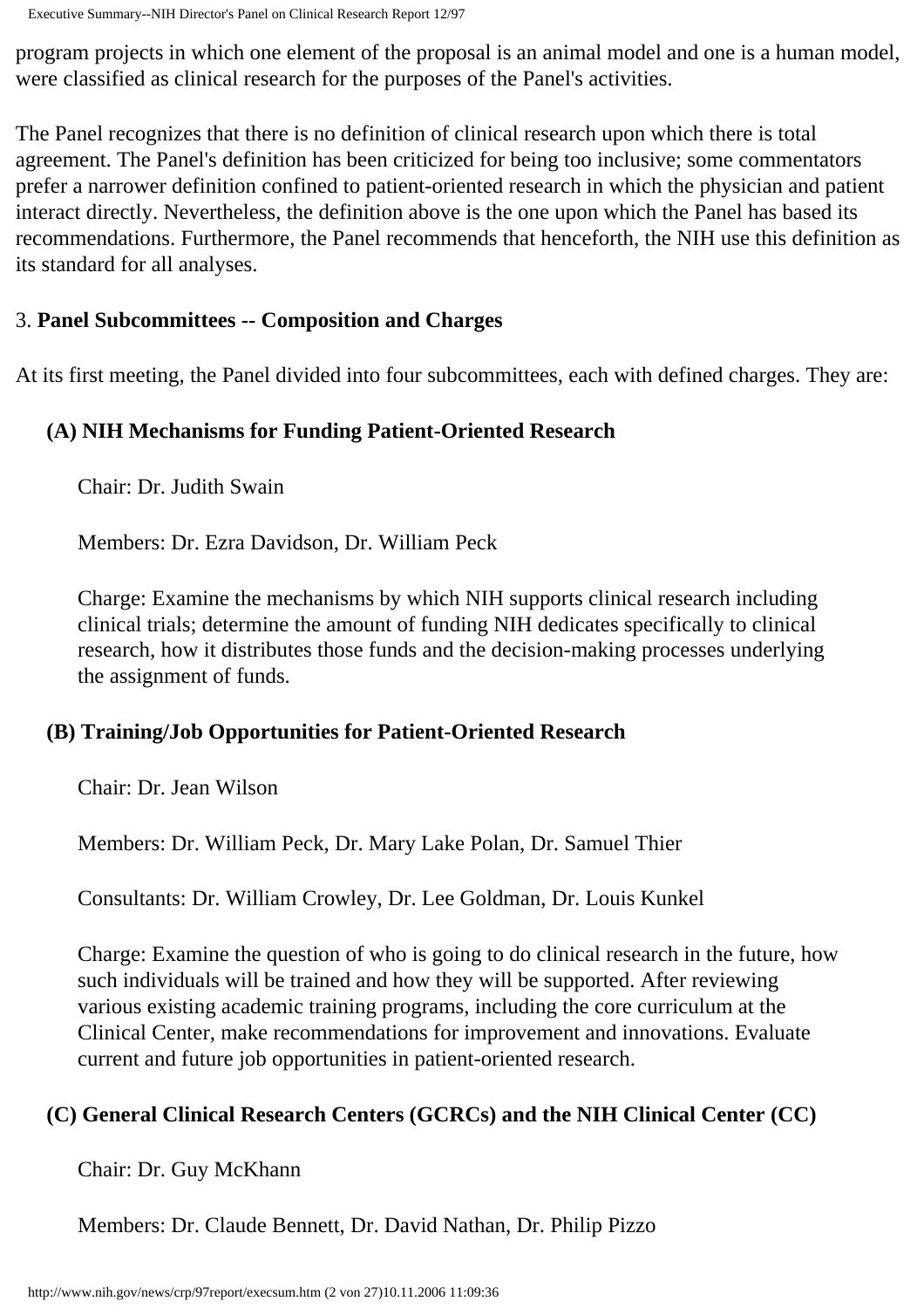Consultants: Dr. Arthur Asbury, Dr. Janet Schlechte, Dr. Gordon Williams

Charge: Review the operations and approaches to research of the GCRCs and the NIH Clinical Center and recommend ways to enhance the efficiency and improve communications and collaborations between the Clinical Center and the extramural community. Examine the question of where clinical research will be done in the future.

#### **(D) Funding Sources and Public Information**

Chair: Dr. William Friedewald

Members: Dr. Haile Debas, Dr. David Nathan, Dr. Philip Pizzo, Dr. Herbert Pardes, Dr. Leon Rosenberg

Charge: Consider novel as well as existing non- NIH mechanisms for the funding of clinical research by obtaining information directly from the pharmaceutical industry, insurance companies, private foundations, for-profit health-care providers, etc. Develop ways, for example, through the scientific and lay press and other media, to inform the public about the importance of and need for clinical research.

Dr. Lawrence Shulman, formerly Director of the National Institute of Arthritis, Musculoskeletal and Skin Diseases, and currently the NIH Director's Emissary to the Extramural Community for Clinical Sciences, served as consultant and adviser to the Panel. NIH staff who provided assistance to the Panel and its subcommittees were:

Dr. Wendy Baldwin, Deputy Director for Extramural Research (DDER) Dr. Elvera Ehrenfeld, Director, Center for Scientific Review Dr. John Gallin, Director, Warren Grant Magnuson Clinical Center and Associate Director for Clinical Research Dr. Michael Gottesman, Deputy Director for Intramural Research Dr. William Harlan, Associate Director, Office of Disease Prevention, Office of the Director Dr. Ruth Kirschstein, Deputy Director, NIH Dr. Walter Schaffer, Director, Research Training and Special Programs Office, Office of Extramural Research Dr. Belinda Seto, Senior Adviser to the DDER Dr. Lana Skirboll, Director, Office of Science Policy and Legislation, Office of the **Director** Dr. Judith Vaitukaitis, Director, National Center for Research Resources Dr. Richard Wyatt, Executive Secretary for the Clinical Research Panel Mrs. Janet Smith, Staff Assistant for the Clinical Research Panel

The Panel wishes to express its gratitude to Dr. Harold Varmus for his confidence and for the unfailing generosity of the NIH staff as it pursued its labors. The Panel is particularly grateful to Drs.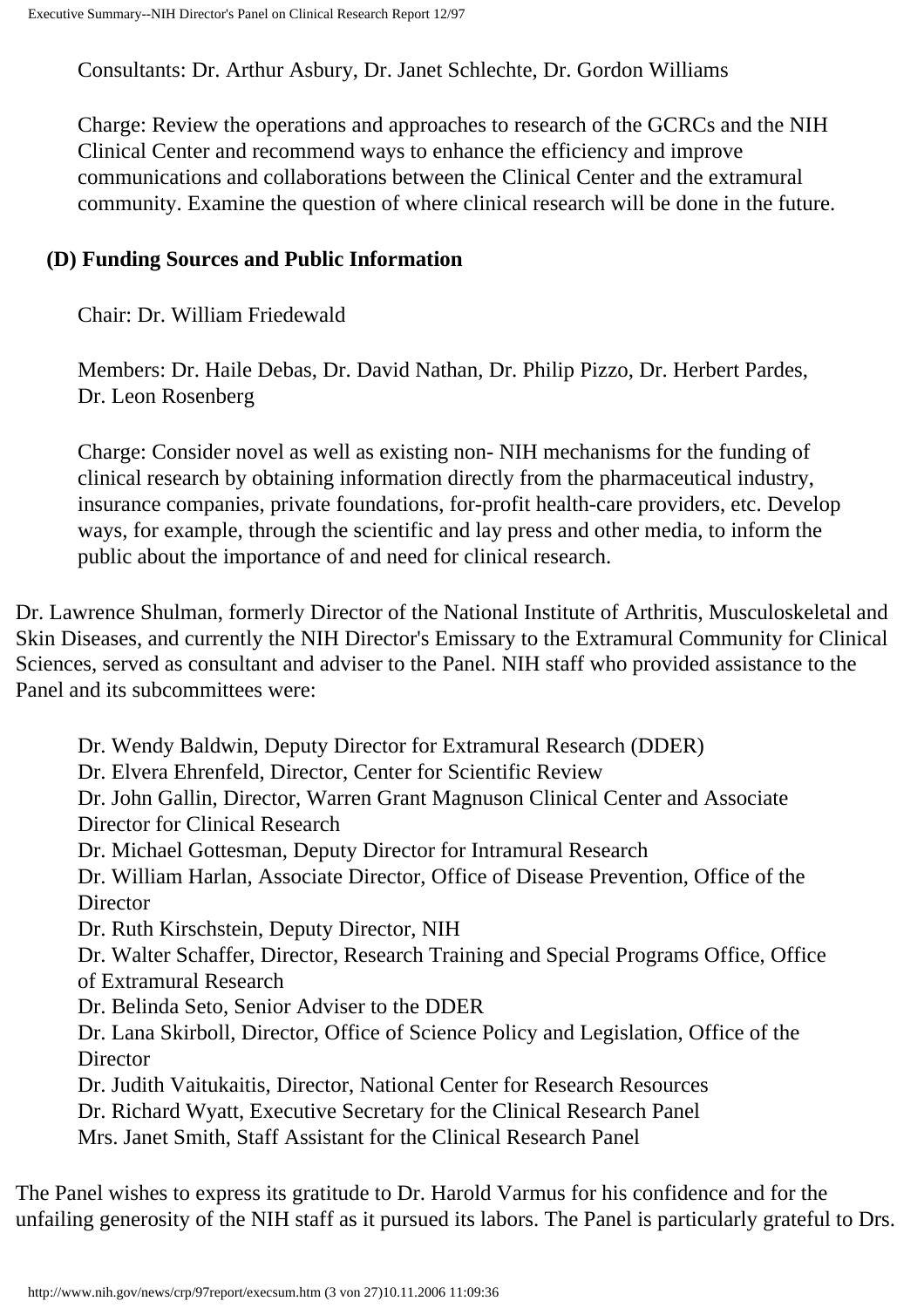Wendy Baldwin and Belinda Seto for their efforts in providing extensive NIH data, and was greatly assisted by Mrs. Janet Smith and Dr. Richard Wyatt, without whose competence and unswerving effort this report could not have been developed.

#### 4. **Panel meetings and reports**

In addition to numerous working sessions, the Panel held public meetings at the National Institutes of Health on July 7, 1995, October 31, 1995, May 16, 1996, November 5, 1996 and November 7, 1997. The report of the May 16, 1996 meeting was widely circulated to the biomedical community for comment, and an interim report with preliminary recommendations was provided to the Advisory Committee to the NIH Director (ACD) in December 1996. Copies of reports of all the meetings as well as the December 1996 interim report to the  $ACD<sup>(1)</sup>$  are available upon request to NIH. Not all the detailed information provided in the foregoing reports is reproduced in this report, which summarizes the work of the Panel and provides its final recommendations to NIH.

#### 5. **Panel recommendations**

The recommendations that follow supersede those listed in the December 1996 interim report, and are grouped into four broad areas in priority order of importance. The background and rationale for these recommendations are discussed in greater detail in Section III of this report.

#### **(A) Recommendations Concerning Data on and Review of Clinical Research**

**Recommendation #1.** The NIH should continue to monitor and track the percentage of NIH resources devoted to clinical research, as defined by this Panel, and report these results annually to the Advisory Committee to the NIH Director. The Panel views the current fraction of the extramural portion of the NIH budget devoted to clinical research as reasonable at the present time, although it should be subject to ongoing review and analysis. In addition, however, based on the proliferation of rich opportunities in medical research, the Panel strongly endorses efforts to increase the NIH budget as a whole and believes that such overall increases should at least include proportional increases for clinical research.

**Recommendation #2.** The NIH must ensure fair and effective reviews of extramural grant applications for support of clinical research: panels that review clinical research (a) must include experienced clinical investigators and (b) at least 30-50% of the applications reviewed by these panels must be for clinical research.

#### **(B) Recommendations Concerning Training and Support for Clinical Investigators**

**Recommendation #3.** The NIH should initiate training programs that will enhance the attractiveness of careers in clinical research to medical students.

**Recommendation #4.** The NIH should improve the quality of training for clinical researchers by requiring grantee organizations to provide formal training experiences in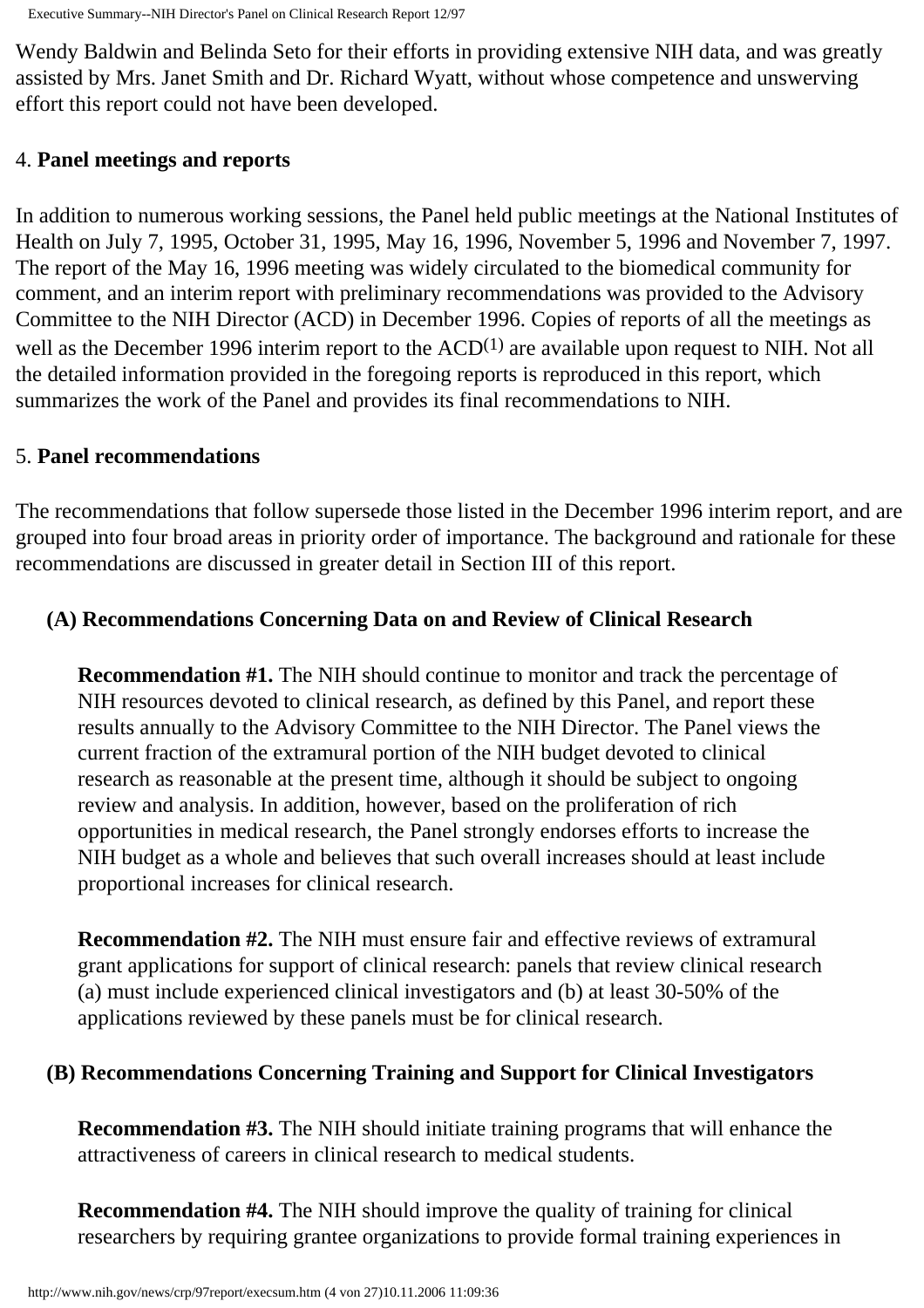clinical research and careful mentoring by experienced clinical investigators.

**Recommendation #5.** The NIH should initiate substantial new support mechanisms for young and mid-term clinical investigators, if possible in collaboration with the private sector.

**Recommendation #6.** A loan repayment program for clinical investigators should be instituted.

#### **(C) Recommendations Concerning the GCRCs and the Clinical Center**

**Recommendation #7.** The scope of the GCRCs should be broadened to enhance their leadership role in clinical research and research training and NIH should significantly increase its financial support of these centers.

**Recommendation #8.** The NIH should continue to improve the quality of clinical research and strengthen research management in the Warren Grant Magnuson Clinical Center (CC) and extend the availability of its resources and expertise, as well as those of the Institutes and Centers (ICs), to extramural investigators.

#### **(D) Recommendations Concerning Partnerships**

**Recommendation #9.** The NIH should sustain a productive dialogue on enhancing clinical research with its partners: the academic health centers, private foundations, and the pharmaceutical and managed health care industries.

**Recommendation #10.** The NIH should expand efforts to educate the public about the crucial importance of clinical research for the future health of the nation.

## **II. INTRODUCTION**

The NIH Director's Panel on Clinical Research was commissioned in the spring of 1995 by Dr. Harold Varmus, the Director of NIH, because the perception of crisis in clinical research that had simmered for decades had intensified by a funding shortage induced by managed care and new restrictions on the Federal budget. James Wyngaarden's now classic paper published in 1979(2) brought the issue into bas-relief, while Edward Ahrens' 1992 treatise(3) defined the details of the problem. Since then, there have been many other thoughtful commentaries that have reemphasized the Wyngaarden and Ahrens analyses<sup> $(4-13)$ </sup>. It is generally feared that clinical investigators are not sufficiently renewing themselves and are therefore an endangered species facing extinction. Some of the most important challenges are:

• There are financial difficulties that academic health centers (AHCs), i.e., teaching hospitals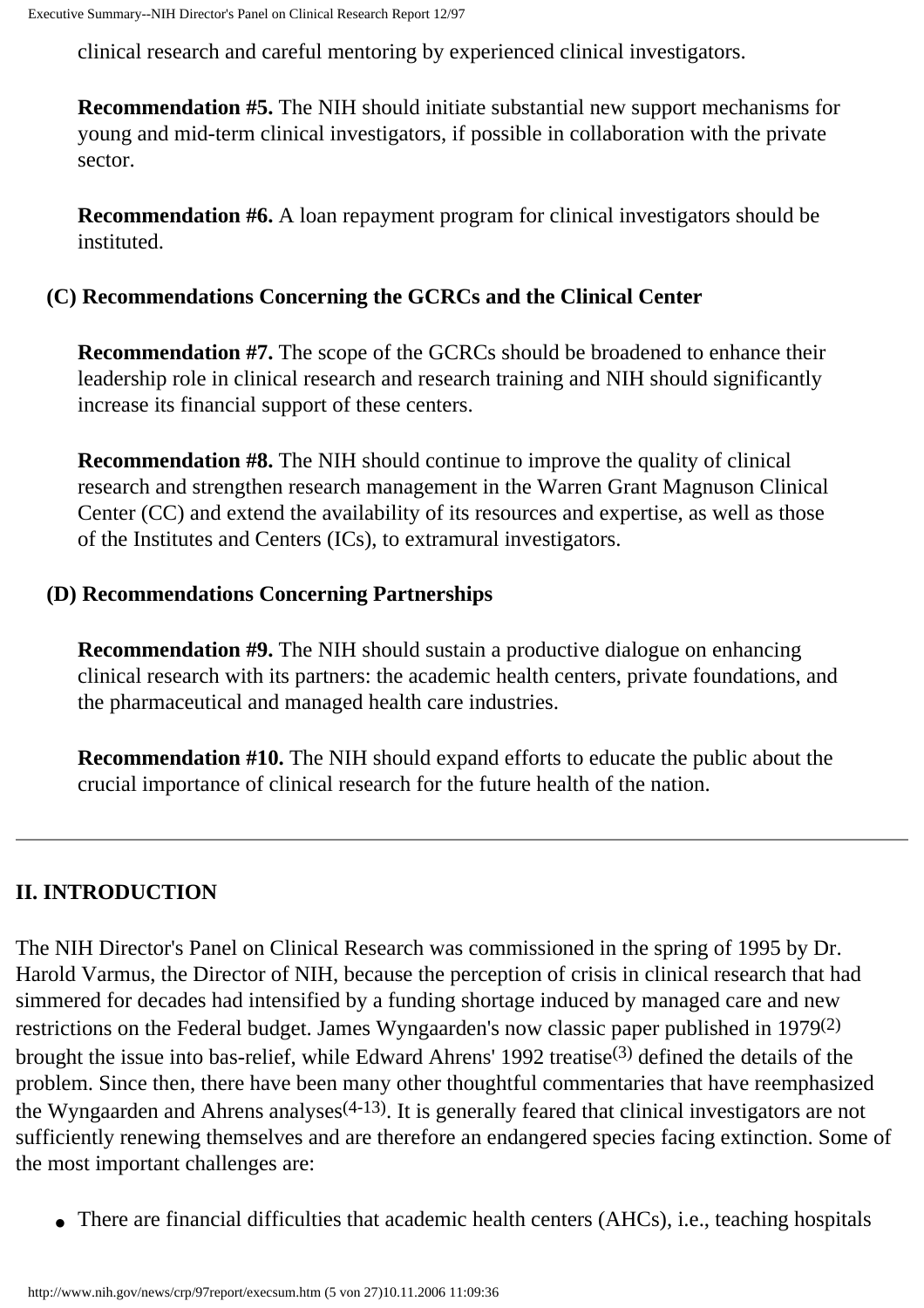and medical schools, encounter in continuing to support clinical research and training programs in the face of managed care and reduced reimbursement for medical costs.

- There is need to sustain and increase funding for clinical research and to identify new funding sources.
- There is a widely-held perception that clinical as opposed to basic researchers do not compete well in the NIH grants process, even though success rates of both M.D.s and Ph.D.s applying for NIH grants since 1970 have declined at an equal rate. The real challenge derives from the fact that more Ph.D.s than M.D.s apply, therefore Ph.D.s are the predominant group that holds NIH grants. There has been a recent sharp decline in first-time M.D. applicants, therefore
- There is a need to recruit and train more physicians who will develop and sustain long-term careers in patient-oriented research. This process should begin early in medical school.
- There is also a need to educate the public about the value of clinical research and to foster public support for the preservation of the United States' preeminence in the biomedical field.

Dr. Varmus challenged the Panel with three important questions: Who is going to do clinical research and how are these individuals to be properly trained? Where will clinical research be conducted? How will clinical research be funded? He asked the Panel to consider several topics including but not limited to:

- Financing of clinical research.
- Roles of the General Clinical Research Centers (GCRCs) and the NIH Clinical Center (CC).
- Recruitment and training of future clinical researchers.
- Conduct of clinical trials, and
- Peer review of clinical research.

At first glance, it seems impossible to believe that a crisis in clinical research is at hand because a career in clinical research today would appear more rewarding than ever. Advances in molecular medicine are providing enormous scientific opportunities. Never before has the bench/bedside interface been more exciting and productive. Never before have clinical trials been more promising as new products of the genetic revolution flow from pharmaceutical and biotechnical companies. The era of managed care, while challenging in the extreme, has also opened opportunities for outcomes analyses and epidemiology that would never have occurred in the absence of a demand for a more quantitative approach to the results of medical care. Yet this Panel has gathered data that show that the ratio of M.D. to Ph.D. applicants for NIH support has progressively fallen over the past thirty years even though success rates for the two types of applicants are similar. Importantly, the absolute number of M.D. applicants has fallen further in the past three years. Furthermore, M.D.s who fail to achieve fundable priority scores from study sections following their initial applications are less likely to reapply than Ph.Ds. This represents a dispirited attitude among M.D. faculty members that bodes ill for the future of academic medicine and the public's health. The sense of excitement, opportunity and determination that should permeate the field is compromised by financial and career anxieties.

This Panel was organized to advise the NIH Director at a time when the Federal budget was under enormous pressure and the NIH was struggling to maintain, let alone increase, its share of that budget. This circumstance severely limited the Panel's options. It would have been impossible to suggest a decrease in the basic biomedical science budget of the NIH to support clinical research because new ideas in clinical research demand a vibrant and productive basic science program. In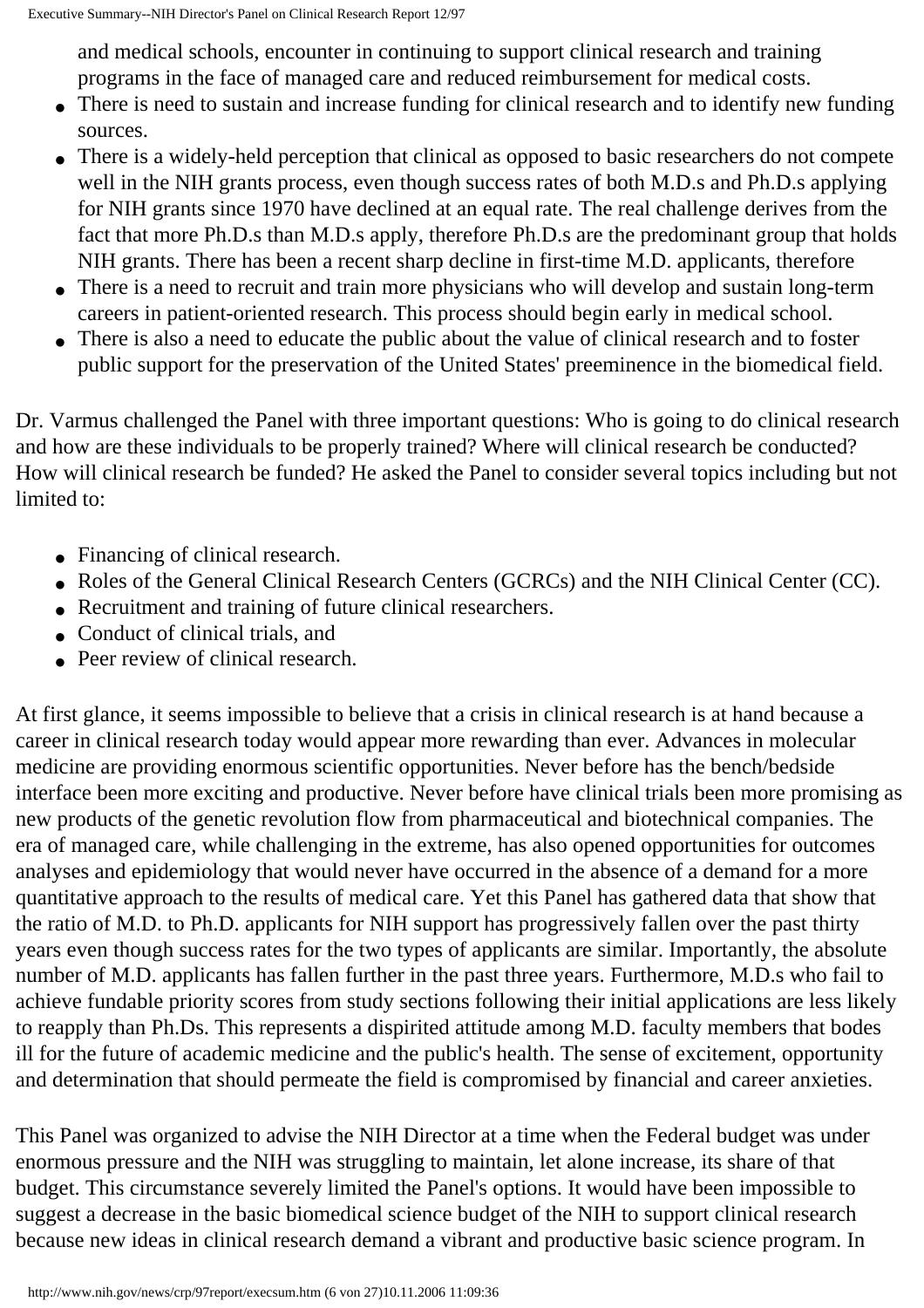fact, biomedical research is a hugely successful aspect of American society and doing more of it, including both basic and clinical research, is both a rational goal and expected by the American public.

The Panel therefore decided to examine the present contribution of NIH to clinical research, hoping to find areas that could be improved and would strengthen the field. It was determined to find some useful solutions to the problem because NIH exists to improve the future health of the American public. Academic physicians trained to perform clinical research play a special and indeed vital role in that mission. Such physicians understand the emotional and physical limitations of patients, can select appropriate patients for study with sympathy and gentleness born from that understanding, teach students the art and science of clinical research and understand the impact of research procedures and clinical trials on individual patients. Though Ph.D.s can and certainly do take the lead in many types of clinical research, skilled research-oriented physicians are a vital resource whose role in the NIH mission is absolutely essential. Indeed, it is no exaggeration to state that without such physician-scientists, the mission of the NIH will fail.

Even to suggest that the mission of the NIH could fail is an unacceptable notion. The future health of all Americans and of the world's population depends on the continued success of the NIH. In the immediate post-World War II period, research facilities on the NIH campus and in the academic health centers were, in many ways, primitive. Yet, inspired by the remarkable advances that had led to victory, encouraged by developments such as the discovery of antibiotics and steroid hormones, thrilled by the incredible gain in knowledge of intracellular metabolism and ion transport, physicianscientists, now called clinical investigators, began to apply basic science to the bedside in a remarkable fashion.

They were a remarkable breed, who seemed to know everything about clinical medicine and applied the biochemistry and physiology of their time to their patients who stayed for weeks on research wards without charge because hospital day charges were so low. In such an environment, the medical leaders of the time carried out exciting experiments and made the annual meeting of the American Society for Clinical Investigation (ASCI) and like societies a thrilling experience.

In the 1950s and 1960s, promising and already established clinical scientists were offered the opportunity to join the expanded U.S. Public Health Service to staff the newly-opened Building 10, now the Warren Grant Magnuson Clinical Center. A gleaming new hospital in 1956, it had comfortable patient rooms with excellent adjacent laboratories. There, physicians learned the new biology of the time and learned as well to apply it in patients. Marvelous clinical investigators were developed from the ranks of those early clinical associates. Some remained on the NIH staff and developed illustrious careers. Many others flocked back to the medical schools throughout the land and formed the academic faculties that developed training programs in clinical research.

Now, a mere thirty years later, disappointment and worry have emerged. Indeed, Joseph Goldstein has predicted that before the end of the first decade of the next century, the ASCI meeting will be defunct<sup> $(10)$ </sup>. Clinical investigators are searching for the reasons for their decline.

There are some obvious reasons. First, scientific research and clinical medicine have become more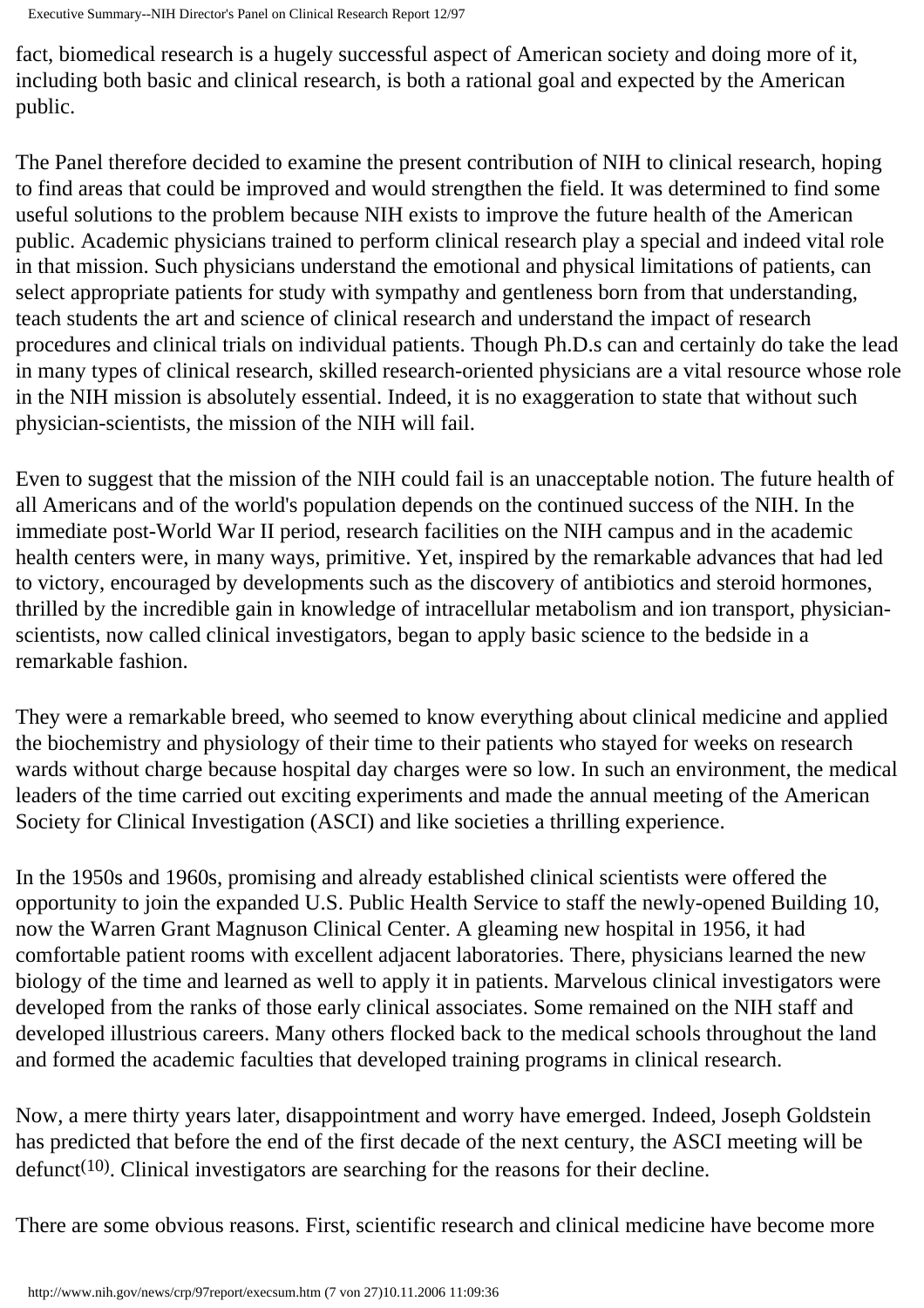specialized, complex and demanding so that the combined teacher-clinician-scientist with broad interests is harder to train. Even teaching is more time consuming. Students have become deeply in debt as average medical school tuitions have risen 30-fold over the past 40 years. The rapid growth of Ph.D. applicants to the NIH extramural grant program has forced down the success rate of all applicants to the point of anxiety, and many M.D.s tend to give up early because they have massive debts. In addition, it is increasingly expensive to make a significant contribution to biomedical sciences because the technology required to do so has become very sophisticated and it is difficult for many clinical research training programs to keep up with that sophistication. Finally, the managed care revolution has made the multiple aspects of clinical investigation far more difficult. The reasons are too numerous to detail here, but one of the most serious consequences has been the rise of financial constraints leading to increased demand on the time that clinical investigators must devote to delivering health services rather than to research. In 1991, the Institute of Medicine (IOM) turned an inquiring eye on the NIH and concluded that NIH policies are themselves partially responsible for the problem $(14)$ . The IOM reported that only ten percent of the NIH extramural budget is devoted to clinical research as its committee defined it. If that were true, clinical research would surely disappear. The IOM report, delivered in 1994, and a sense that the Division of Research Grants (now the Center for Scientific Review) study sections actually discriminate against clinical research applications<sup>(15)</sup>, created a feeling of emergency. Dr. Varmus called the Clinical Research Panel together to examine the total problem, with particular emphasis on the NIH contribution.

In many ways it seems paradoxical to question the NIH commitment to clinical research. NIH exists to provide better care for patients in the future. Its Congressional support depends on the fulfillment of that mission, and that mission represents the central core of basic and clinical biomedical science. A magnificent plan for a new research hospital, named after Senator Mark O. Hatfield, is under way to provide state-of-the-art clinical research facilities on the NIH campus. It is impossible for NIH to turn its back on clinical research. On the other hand, NIH has never been alone in the struggle to improve medical care and conquer terrible chronic diseases. Long ago, James Shannon recognized that the conquest of cancer, heart disease, blood, kidney, neurological and psychiatric disorders and infectious diseases would require a strong partnership between the NIH, the academic health centers, the research universities and the pharmaceutical and biotechnical industries. Today the pharmaceutical industry sponsors, in aggregate, the majority of our nation's clinical research. In recent years, the payment system for medical care has changed so radically that a fifth and very heterogeneous partner has entered the scene. That partner -- the public and private insurance industry -- has a significant impact upon clinical research. The role of managed care in the contribution to the problems facing clinical investigators and the national clinical research effort must also be thoroughly understood.

The Panel has attempted to weave its way through all of the complexities of the present dilemma and to provide a set of useful and realizable recommendations. Its studies of the problem have led to an important conclusion. NIH is making a substantial contribution to the extramural clinical research effort; about two-thirds through its Center for Scientific Review study sections and about one-third through peer review mechanisms operated by the individual Institutes. The percentage of extramural dollars and the percentage of extramural grants devoted to clinical research as defined by the Panel is reasonable. To address some of the problems, the Panel has developed ten recommendations that should lead to improvements in the training, morale and therefore the self-renewal of clinical investigators, and in the granting mechanisms.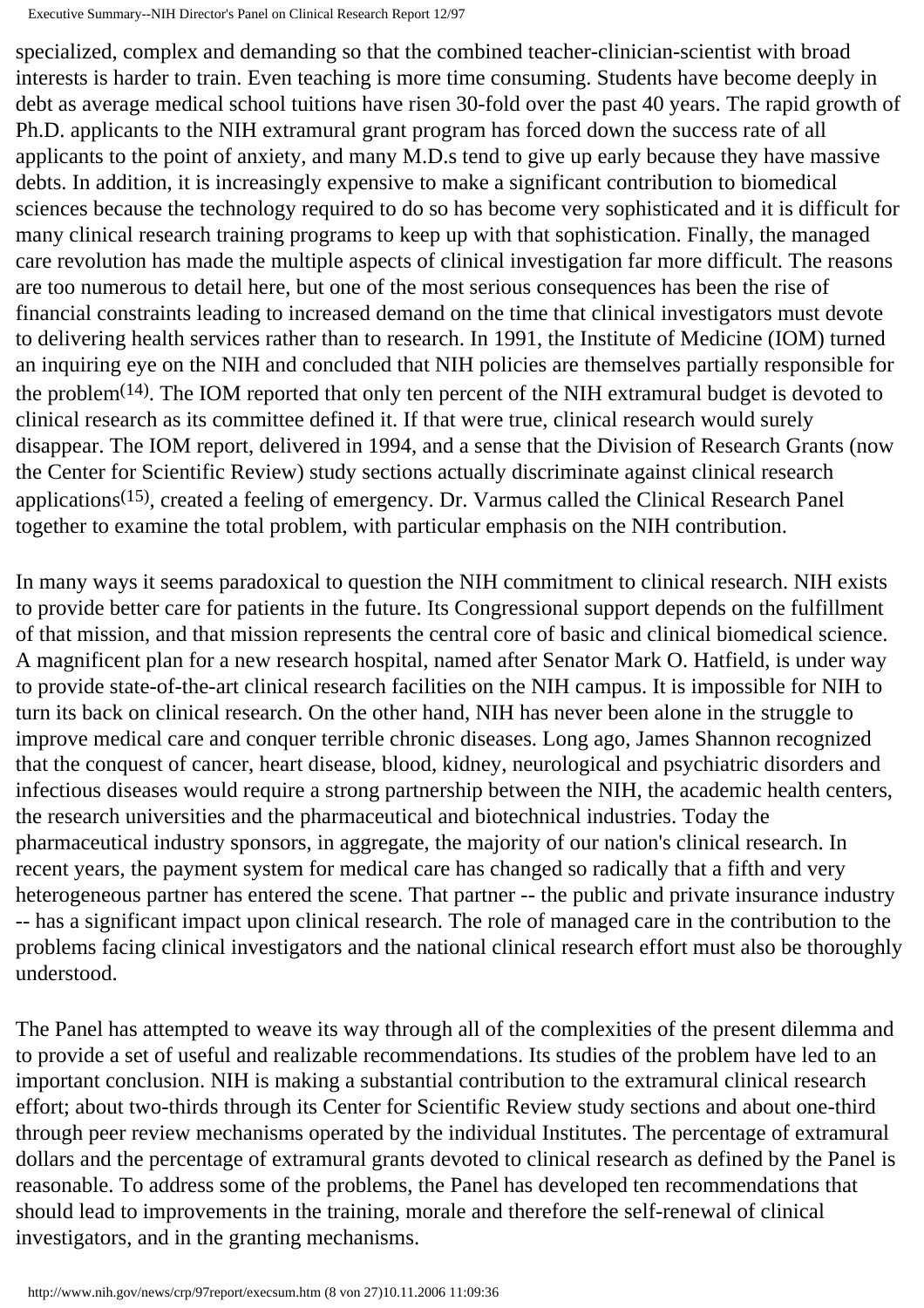Finally, the medical research community must not allow itself to fall into a trap of limited expectations. There are those in Congress who are favorably considering a substantial increase in the NIH budget. This augurs particularly well for clinical research, and the Panel applauds the Congressional effort.

This report is therefore presented in order to promote the enhancement of the careers of clinicallyoriented physician-scientists. Such enhancement depends on the development of programs that will stimulate a flow of successful applications from such physicians for clinical research support from the NIH, private foundations, industry and private and public health insurance carriers.

## **III. DISCUSSION OF THE PANEL RECOMMENDATIONS**

### **(A) Recommendations Concerning Data on and Review of Clinical Research**

**Recommendation #1. The NIH should continue to monitor and track the percentage of NIH resources devoted to clinical research, as defined by this Panel, and report these results annually to the Advisory Committee to the NIH Director. The Panel views the current fraction of the extramural portion of the NIH budget devoted to clinical research as reasonable at the present time, although it should be subject to ongoing review and analysis. In addition, however, based on the proliferation of rich opportunities in medical research, the Panel strongly endorses efforts to increase the NIH budget as a whole and believes that such overall increases should at least include proportional increases for clinical research.** 

Clinical research funding at NIH is distributed within and between the broad categories of basic, applied and developmental research, and the funding mechanisms can be divided into three categories: investigator-initiated awards, contracts, and cooperative agreements. When the Subcommittee on NIH Mechanisms for Funding Patient-oriented Research began work, the amount of funding allocated specifically to clinical research within these categories was not clear, nor was the distribution and impact of the funding known. At that time the Subcommittee knew that a total of approximately \$4.7 billion was spent in FY 1995 on "human subjects research", i.e., research requiring review by an Institutional Review Board (IRB), a category that encompasses studies that do not, in fact, fall under the definition of clinical research used by the Panel (see page 1, above). The Subcommittee also knew that the funding of clinical trials, a category of research that accounts for only a portion of clinical research as defined by the Panel, amounted to approximately \$1.2 billion in FY 1995. The Subcommittee therefore realized that it was essential to determine the amount between \$4.7 and \$1.2 billion that could be more accurately described as funding for other forms of clinical research.

Using the Panel's definition, an indexing staff in the NIH Office of Extramural Research reviewed and indexed all competing (primarily type 1 and type 2, but also including a small number of type 3, 4, and 9) awards beginning in FY 1996. The competing awards represent a cohort that is new or beginning. Thus, this was a *prospective* approach to an assessment of NIH research awards. Existing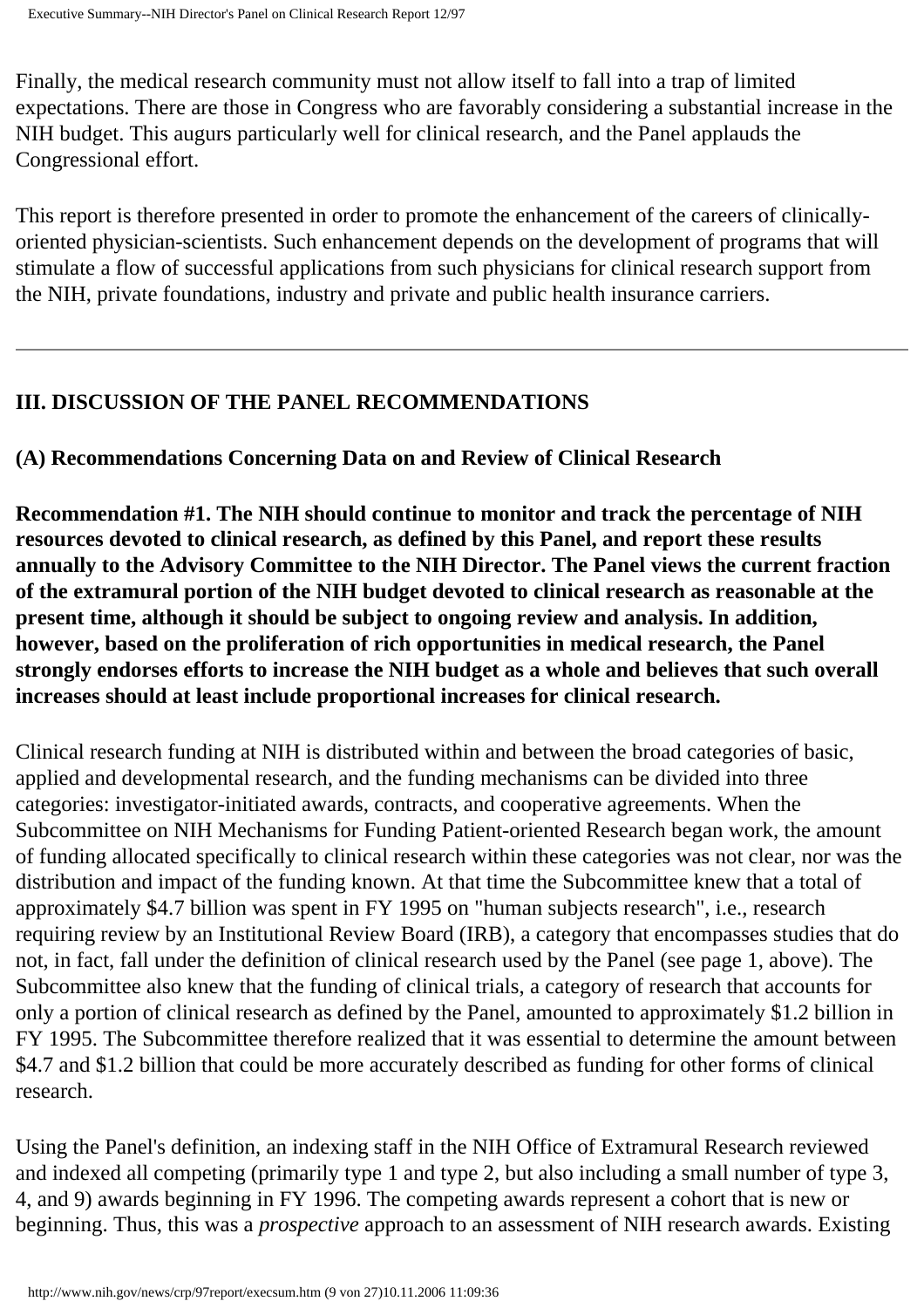projects (type 5) were **not** indexed for clinical research. Since the duration of research projects averages approximately four years, many projects in the NIH portfolio are not included in these data. For example, in FY 1996, there were a total of 26,316 research project grants; only 6,839 (26%) were competing.

The clinical research indexing data (including clinical trials as a subset) for FY 1996 were collected for competing awards, and are summarized in Tables 1 and 2. Note from Table 1 that 27% of such awards and 38% of associated dollars supported clinical research projects. Table 2 shows the subtotal spent on clinical research for six selected major types of NIH competing grant applications funded in FY 1996, in comparison with the inclusive total for all other funding mechanisms.

**Table 1. Clinical research indexing data, including clinical trials as a subset.** 

|                          | $\#$ of Projects               | <b>Total dollars</b>        |
|--------------------------|--------------------------------|-----------------------------|
| Type 1, 2 Awards*        | 10,493                         | $\frac{$2,361,434,220}{}$   |
| Human Subjects*          | 3,665                          | $\vert 1,139,061,717 \vert$ |
| <b>Clinical Research</b> | $\left  2,795\, (27\% \right)$ | \$905,852,246(38%)          |
| $ Clinical **$           | 518                            | \$313,435,513               |

\*From the NIH Information for Management Planning, Analysis, and Coordination database (IMPAC)

\*\*Subset of clinical research cited above

## **Table 2. FY 1996 NIH funding of clinical research (CR): selected major types of competing grant applications**

| Selected<br>$ {\rm Type}$ | Total<br>Number | <b>Total Dollars</b><br>(Millions) | <b>CR Number</b> | <b>CR Dollars</b><br>$\vert$ (Millions) | $\%CR$<br>Grants | $\%CR$<br><b>Dollars</b> |
|---------------------------|-----------------|------------------------------------|------------------|-----------------------------------------|------------------|--------------------------|
| <b>R01</b>                | 4,932           | 1,195.4                            | 1,298            | 383.6                                   | 26.3             | 32.1                     |
| U01                       | 111             | 102.2                              | 99               | 98.9                                    | 89.2             | 96.7                     |
| N01                       | 408             | 237.4                              | 94               | 54.6                                    | 23.0             | 23.0                     |
| <b>P01</b>                | 165             | 163.1                              | 76               | 80.0                                    | 46.1             | 49.1                     |
| <b>SBIR/STTR</b>          | 803             | 125.2                              | 181              | 29.2                                    | 22.5             | 23.3                     |
| Centers                   | 200             | 227.0                              | 111              | 137.1                                   | 55.5             | 60.4                     |
| Other                     | 3,874           | 311.1                              | 936              | 122.4                                   | 24.2             | 39.3                     |
| <b>TOTAL</b>              | 10,493          | 2,361.4                            | 2,795            | 905.8*                                  | 27.0             | 38.0                     |

The types of grants are: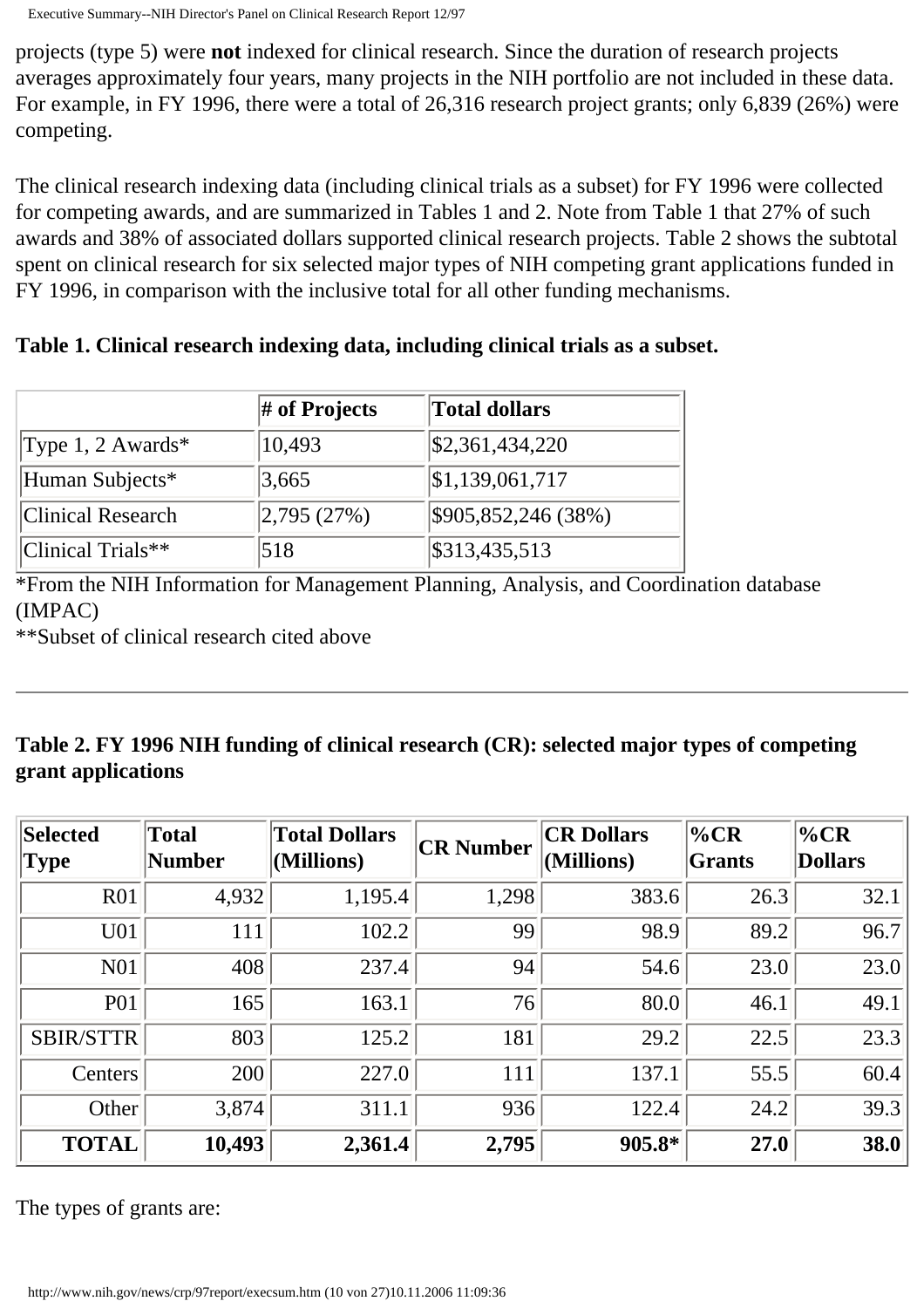R01 - traditional, discrete investigator-initiated grant

U01 - a cooperative agreement between NIH and a group of investigators, often a clinical trial

N01 - a research and development contract to evaluate a product or device

P01 - a standard program project grant

SBIR - Small Business Innovation Research Grant (R43, R44)

STTR - Small Business Technology Transfer Grant (R41, R42)

Centers - entity with shared resources and facilities for categorical research by a number of investigators from different disciplines.

\*This figure includes funding for 518 clinical trials in FY 1996 at a total of \$313.4 million.

Table 3 shows the percentage of successful M.D.s and Ph.D.s receiving competing awards. It is noteworthy that only 36% of the principal investigators of clinical research awards have an M.D. degree. This mirrors the low rate of applications from M.D.s in general. A further concern is the observation that between 1994 and 1996, first-time M.D. applications fell by 30% compared with 6% for first-time Ph.D. applications and 16% for first-time M.D./Ph.D. applications.

#### **Table 3. FY 1996 NIH competing clinical research awards by degree of the principal investigator\***

| Degree                                          | <b>Percent Total</b> |
|-------------------------------------------------|----------------------|
| $M.D.M.D.-Ph.D.$                                | 36                   |
| Ph.D.                                           | 52                   |
| $\vert$ Other, e.g. D.D.S., D.D.M., D.Sc., etc. |                      |

\*Represents the population that received the total of \$905,852,246 (38%) and 2,795 awards (27%)

It is important to note (see Table 4) that review of applications for research funding takes place both in the Center for Scientific Review (CSR) and in the different Institutes and Centers (ICs). In FY 1996, 66% of the successful competing awards in clinical research shown in Table 2 were reviewed by the CSR, and 34% by the ICs, generally, but not always, according to the award mechanism to be used. For example, R01 and R29 applications are reviewed predominantly in CSR; fellowship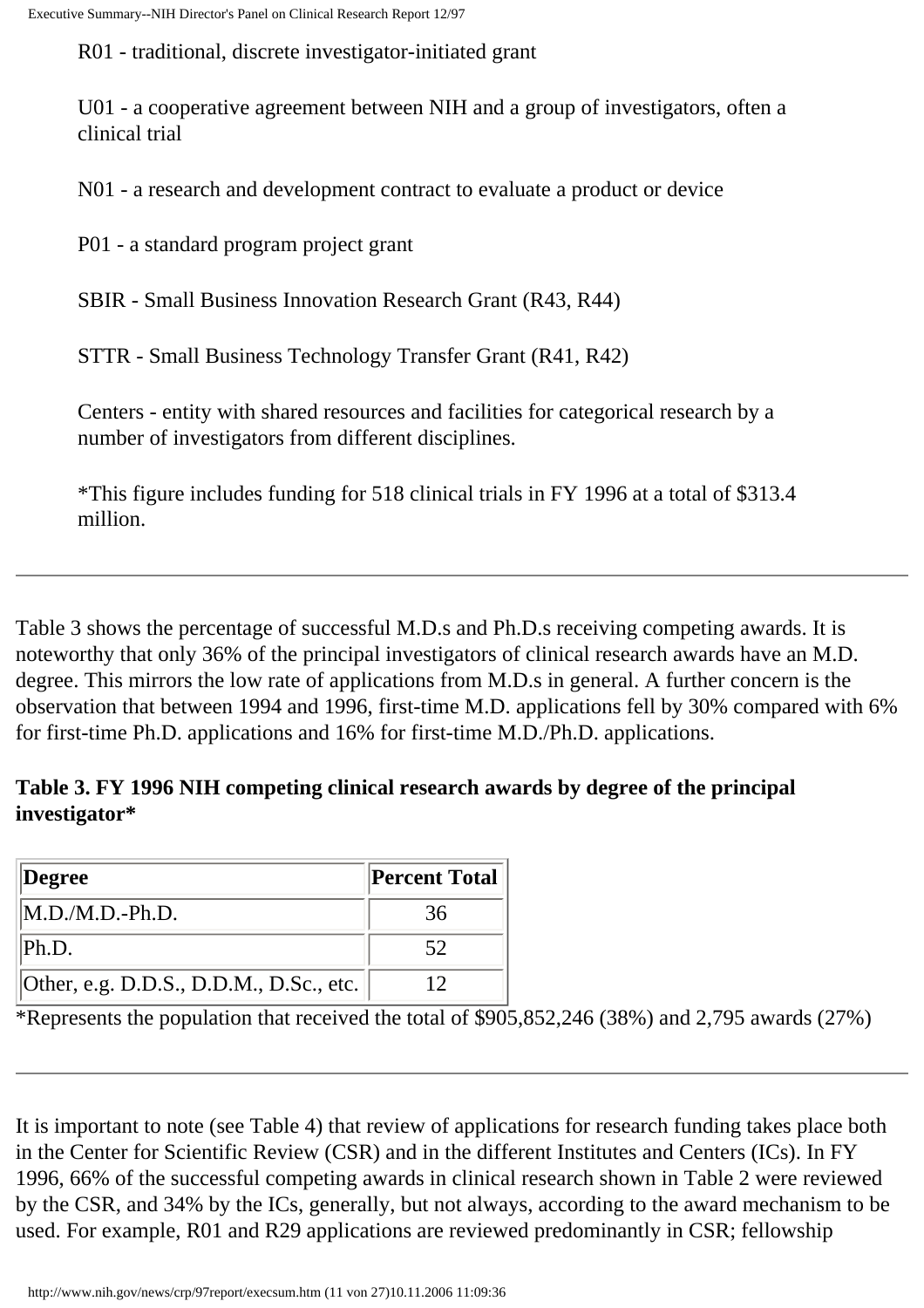applications are spread across CSR and the ICs, while program projects and centers are generally reviewed in the ICs. It is not the case, however, that the ICs review only solicited applications and the CSR only unsolicited applications. The Panel learned that the NIH Peer Review Oversight Group is addressing the question of when it is better to have reviews performed in CSR and when in the ICs, based not on whether applications are responsive to Requests for Applications, Program Announcements or are investigator-initiated, but on the science, including how fields of science develop in the future and who can provide the best possible review for the science.

|                        | <b>Center for</b><br>Scientific Review $(\% )$ | Institute &<br>Other Centers $(\% )$ |
|------------------------|------------------------------------------------|--------------------------------------|
| Overall                | 66                                             | 34                                   |
| Clinical               | 47                                             | 53                                   |
| <b>Clinical Trials</b> | 24                                             | 76                                   |
| Non-Clinical           | 73                                             |                                      |

**Table 4. Site of review of NIH competing R&D awards, FY 1996** 

The Panel recognizes that clinical trials are a very important component of clinical research and cannot be curtailed. These trials receive multiple levels of review by the ICs, by Institutional Review Boards, Data and Safety Monitoring Boards, etc. The NIH has a unique opportunity and responsibility to fund those clinical trials that are not, or will not, be funded by other sources, such as the pharmaceutical industry.

The discrepancy between the conclusions of the Institute of Medicine (IOM)<sup>(14)</sup> and the Panel about the percentage of NIH grants devoted to clinical research (10% in FY 1991 according to the IOM, versus 27% in FY 1996 according to the Panel) requires explanation. In 1991, the IOM analyzed a 10% sample (or 446 grants) of R01s, that had the human subject box checked on the application form, and that were reviewed by the Center for Scientific Review (then the Division of Research Grants). Applications reviewed by the ICs themselves were not included. In contrast, the NIH study initiated by the Panel included new and competing awards from all ICs, and all mechanisms (6,839 successful applications). Other factors contributing to the differences include: (a) the Panel's broader definition of clinical research, which includes epidemiology (excluded by the IOM). The IOM's focus was on "patient-oriented clinical research, defined as that which requires 'hands-on' participation with a human subject as opposed to the entire spectrum of clinical research"; (b) the fact that the Panel counted an entire study as clinical research, even if it had only one clinical research component; (c) the IOM's review did not cover a full budget year; (d) the absence from the IOM review of the National Institute of Mental Health, the National Institute on Alcohol Abuse and Alcoholism, and the National Institute on Drug Abuse, which were not officially part of the NIH until 1992, as well as the National Institute of Dental Research, the National Center for Nursing Research and the National Institute of Environmental Health Sciences; and (e) the fact that the Panel data were obtained by carefully trained and supervised scorers. The IOM acknowledged some of the pitfalls in its analysis, (14, page 95) including the absence of applications reviewed by panels convened by the ICs rather than the CSR.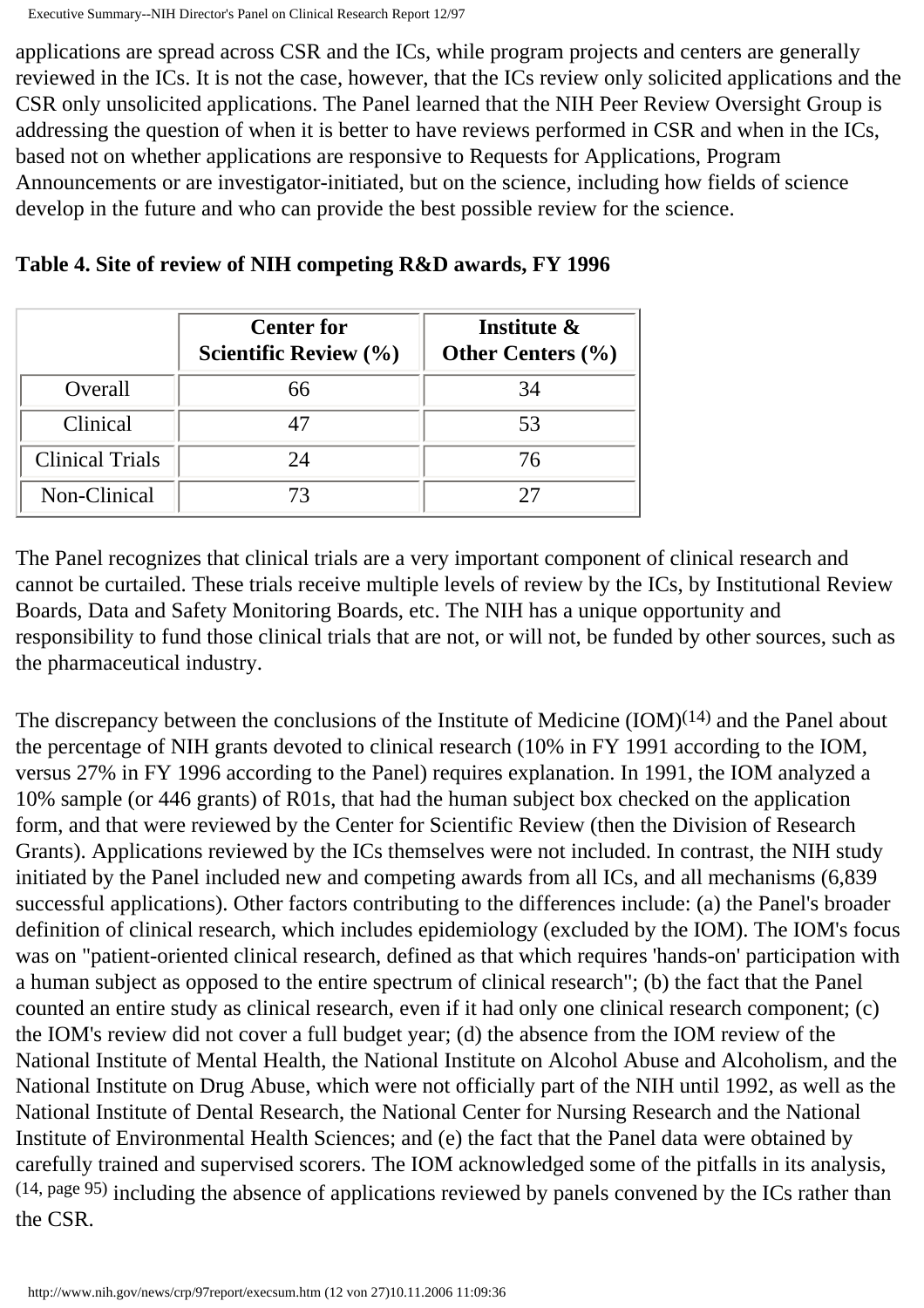Based on the data for this report generated by the Office of Extramural Research, which Panel members themselves have verified, the Subcommittee and the Panel believe that the present balance of funding between basic and clinical research as a whole is appropriate and that the proportion of funding between basic and clinical research should remain about the same, with careful oversight based on the quality of clinical research applications and the dictates of the scientific environment. Efforts to increase the NIH budget as a whole should be vigorously pursued.

#### **Recommendation #2.**

**The NIH must ensure fair and effective reviews of extramural grant applications for support of clinical research: panels that review clinical research (a) must include experienced clinical investigators and (b) at least 30-50% of the applications reviewed by these panels must be for clinical research.** 

Although NIH budgets have increased in past years, the fraction of grant requests for basic and clinical research grants that are funded is not as high as it was twenty years ago. There is a widespread belief that funding for clinical research, in contrast to basic biomedical science, has not been awarded equitably during this period. This belief enhances the perception within academic medicine that M.D.s in general, and clinical investigators in particular, are disadvantaged in the competition for NIH grants.

In 1994, Dr. Gordon Williams chaired a study group that analyzed the review of patient-oriented grant applications by the Division of Research Grants, now the Center for Scientific Review (CSR) (15). The Panel Subcommittee on GCRCs and the Clinical Center carefully reviewed this group's report and endorsed its conclusions, namely that:

- Study sections capable of reviewing patient-oriented research (POR) applications should be organized or restructured from the current study sections. Specifically, grant applications received by study sections that review POR applications should include an appreciable number (at least 50%) of such applications.
- A set of clearly-defined review criteria should be developed to define high quality POR. These criteria can then serve as guidelines for review bodies.
- ● Criteria should be developed to identify appropriate POR reviewers.
- A means should be developed and implemented to collect and track data prospectively on research grant applications that are predominantly POR, mixed, POR/laboratory- oriented research, clinical epidemiology and behavioral research.
- The NIH Center for Scientific Review and the ICs should readily provide clarifying information on the reason for the fate of grant applications. In addition, the role of the GCRC study sections may need to be expanded, e.g., in reviewing large grants between institutions.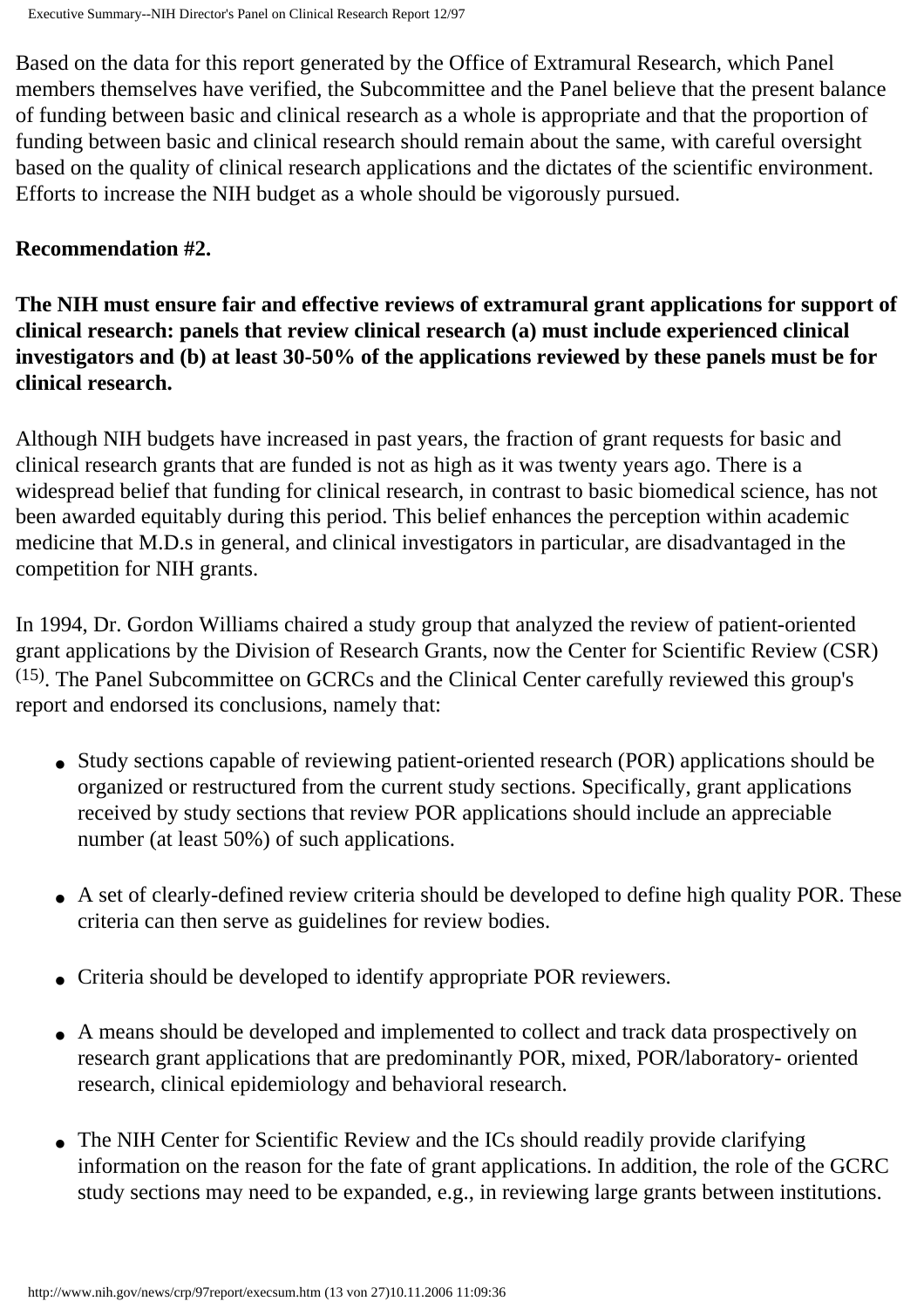## **(B) Recommendations Concerning Training and Support for Clinical Investigators**

The Panel Subcommittee on Training/Job Opportunities for Patient-Oriented Research (POR) recognized that other professionals besides physicians play a vital role in clinical research, but decided to focus its review on physician-scientists because they provide an important impetus for such research; because they are uniquely trained to care for all aspects of human disease, and because a continuing shortage of well-trained physician-scientists committed to careers in clinical research will have serious consequences for the future health of the country. Some commentators suggested that the Panel concentrated too narrowly on physicians at the expense of other health professionals, but the Panel believes that its conclusions and recommendations can be applied broadly to other health professionals as well.

The Subcommittee identified four main problems impeding the recruitment of physicians into clinical research.

**(1) Introduction of medical students to clinical research.** AHCs do not introduce medical students to clinical research nearly as readily as they introduce them to basic research and it is well known that physicians often pursue interests that they acquired in medical school.

**(2) The length of time needed for clinical, including specialty and subspecialty, training.**  Clinical research training extends the period and cost of medical training, especially for those who choose to explore clinical research later in their careers. Although there are some research options for premedical and medical students, they are often too brief to make informed career decisions. Furthermore, specialty and subspecialty boards have increased the time required to complete medical training and should be urged to make research tracks available in all fields. In contrast, M.D./Ph.D. programs are successful because students have been preselected on the basis of a long-standing interest and/or experience in medical research. Unfortunately, few M.D./Ph.D. students enter POR; most pursue basic research, probably because they are most interested in basic research and hence are trained in basic research laboratories.

**(3) Fewer opportunities for recognition and promotion of clinical investigators than for basic researchers.** It has been argued that laboratory-based research is more scholarly, has access to more research funds, produces quicker results, affords more independence and is more likely to be recognized by tenure and promotion than POR. These arguments also hold true for researchers at the NIH Clinical Center, as indicated in a 1997 report of the NIH Committee on the Recruitment and Career Development of Clinical Investigators(16). Association of American Medical Colleges (AAMC) data for 1995 indicate that of the 1,910 new M.D. faculty members appointed to clinical departments in U.S. medical schools in 1995, only 5-7% were classified principally as research investigators who spent more than 50% of their time in research.

**(4) The high level of debt with which physicians leave medical school.** Data from the American Association of Medical Colleges (AAMC) for 1994 indicate that at the end of medical school, physicians with research interests had debts of approximately \$65,000, in contrast with those in M.D./Ph.D. programs who graduated with a mean debt of \$29,000. Two-thirds of medical school graduates have such debts; in contrast, two-thirds of graduates of M.D./Ph.D. programs are debt-free.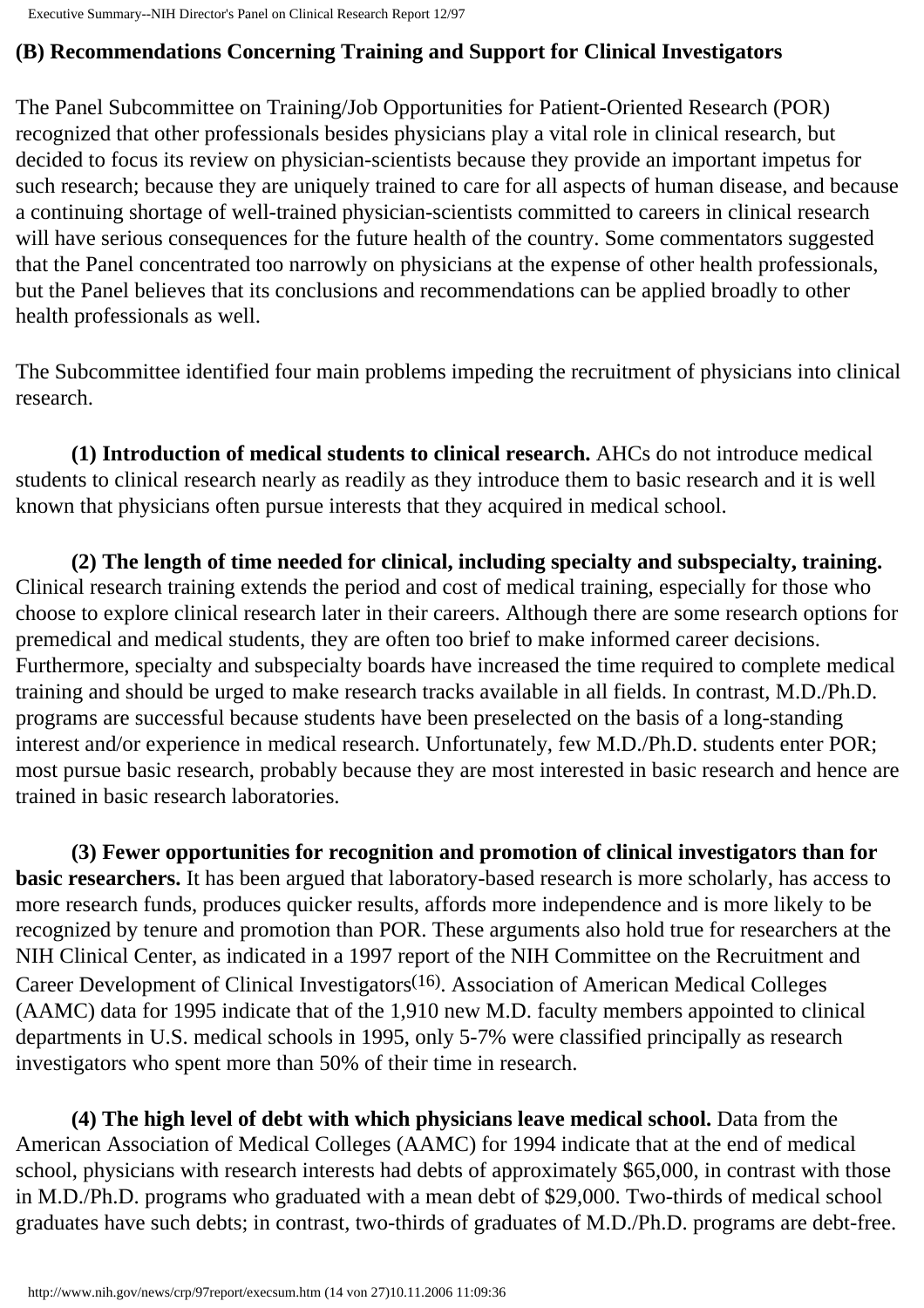The Subcommittee also evaluated selected successful clinical research training programs in research institutions throughout the country and found a wide variety of approaches to training, from traditional postdoctoral apprenticeships to more formal programs that incorporate course work on such subjects as molecular biology, gene therapy, cellular physiology, biostatistics, epidemiology, trial design, and other topics not usually covered in traditional medical education. Several well organized programs exist for training Ph.D. scientists in human biology and clinical investigation, such as the one instituted for a limited time by the Markey Charitable Trust.

The Subcommittee's initial recommendations to the Panel were in four general areas: (a) current training programs, including programs for training in and early recruitment into patient-oriented research; (b) mid-career support; (c) partnerships in training, and (d) debt forgiveness. The Subcommittee has not made any projections about the optimum numbers of clinical researchers who should be trained in future. It is extremely difficult to make reliable projections of this kind.

### **Recommendation #3. The NIH should initiate training programs that will enhance the attractiveness of careers in clinical research to medical students.**

This broad recommendation includes the four following subparts:

- Enhance undergraduate medical training programs already in existence in some Academic Health Centers (AHCs) by offering special degrees, e.g., M.D. with honors or distinction or special masters degrees, or at the very least, electives in clinical research.
- Augment the size and broaden the scope of M.D./Ph.D. programs in appropriate AHCs to include clinical research in which formal graduate programs, such as epidemiology, economics, biostatistics, etc., are available.
- Encourage medical students to commit an additional year for intensive clinical research experiences, analogous to the Howard Hughes Medical Institute (HHMI) program for basic research at NIH or at AHCs.
- Establish a medical student clinical research program at the NIH Clinical Center, modeled after the HHMI program in basic research, for intensive preceptorship of approximately 30 medical students, who would also participate in the formal CC research training course. The program would serve as a model for other centers.

The biomedical community's response to the Subcommittee's preliminary recommendations for improved medical student training was favorable. Most commentators supported local rather than centralized programs to train students and suggested that the GCRCs and/or AHCs should take the lead in training initiatives, perhaps by means of federal/industry consortia, with emphasis on early recruitment into patient-oriented research, or by developing advanced degree programs.

## **Recommendation #4. The NIH should improve the quality of training for clinical researchers by requiring grantee organizations to provide formal training experiences in clinical research**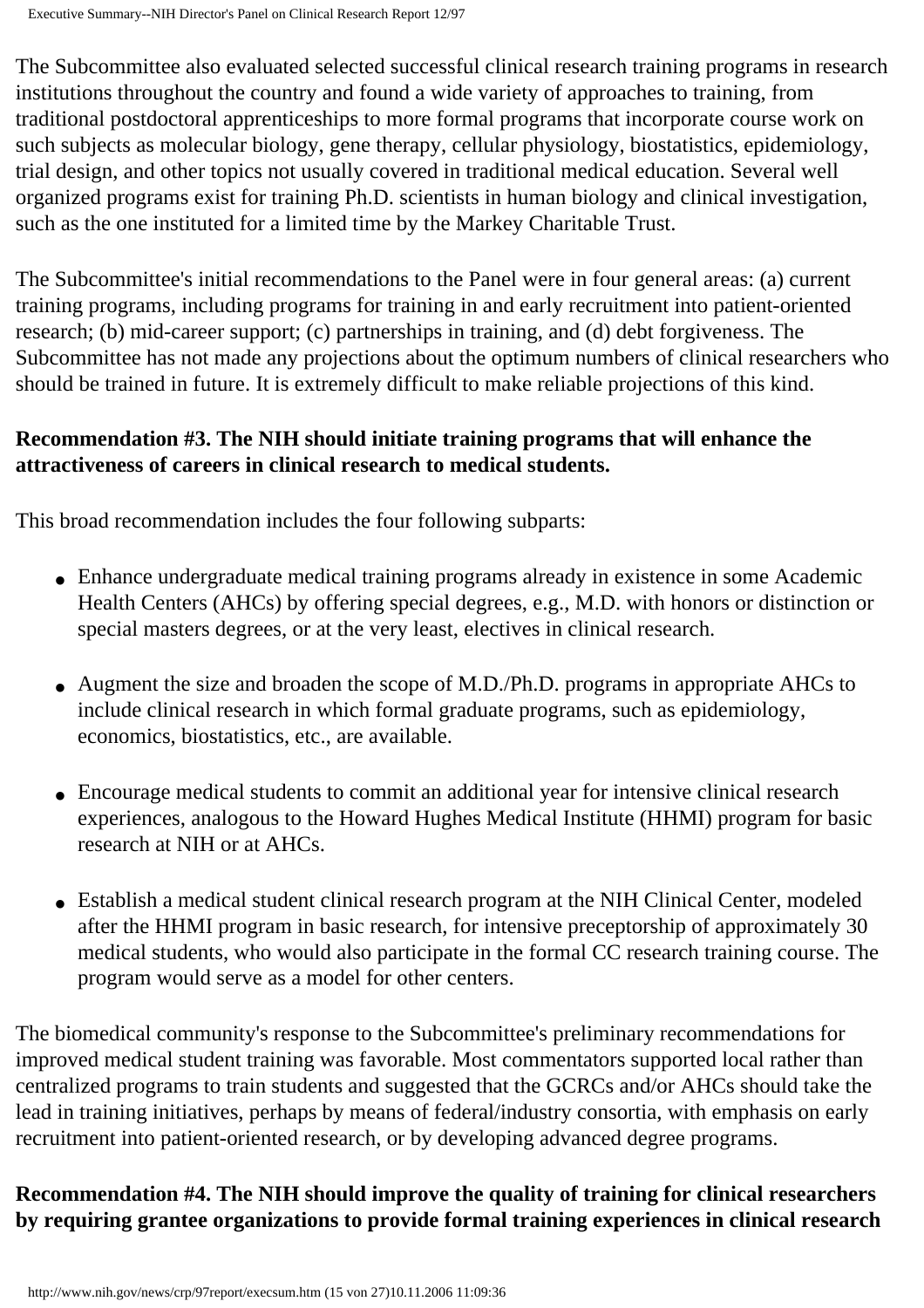### **and careful mentoring by experienced clinical investigators.**

The need for rigorous standards of training was stressed, if necessary with strict criteria for a smaller number of physicians who will obtain stable grant funding in the future. It is essential for NIH to monitor its clinical specialty training grants for evidence of quality in didactic and practical experience in clinical research and for careful mentoring. Serious consideration should be given to consolidation of current subspecialty programs into institutional clinical training grants encompassing research training across disciplines and research departments.

### **Recommendation #5. The NIH should initiate substantial new support mechanisms for young and mid-term clinical investigators, if possible in collaboration with the private sector.**

### **(A) Partnerships in Training.**

The NIH should explore the possibility of partnerships in support and training, for example, with and between academic centers and hospitals and pharmaceutical companies; and consider supporting additional programs to provide clinically-oriented training for Ph.D.s who do not have M.D.s.

### **(B) NIH Support Mechanisms for Young Clinical Investigators.**

The NIH currently offers a daunting array of awards to young physicians or dentists considering a career in clinical research and these awards are not currently effective overall in training them for clinical research. The most significant awards from a physician's point of view are the Mentored Clinical Scientist Development Award (K08), and the Mentored Clinical Scientist Development Program Award (K12). The K08, which now incorporates the K11 (Physician Scientist Award) provides for three to five years of non-renewable support for 75% of time spent in clinical research, including a basic science component. Stipend is approximately \$50,000 with \$20,000 funding for research support. The K12 provides five years of funding to an institution to support trainees spending 75% of their time in research in two phases; the first in didactic training in basic sciences and the second in mentored research. R01 applications are encouraged and the stipends for trainees are the same as for the K08s, approximately \$50,000 with \$20,000 in research support.

A recent analysis done by Dr. Lawrence Shulman disclosed that 929 individuals had K08 awards, 224 had K11 awards (Physician Scientist Award, now incorporated into the K08 award), and 39 institutions had K12 awards. In FY 1996, these awards cost a total of approximately \$110 million. Overall, only about one in four of the individual awardees (K08 recipients) is doing clinical research, though the number varies considerably among the Institutes. Some smaller Institutes tend to support mainly clinical research awards, while most of the larger Institutes support on the average only one in six.

Although it appears that, over time, the majority of the K08 awards have been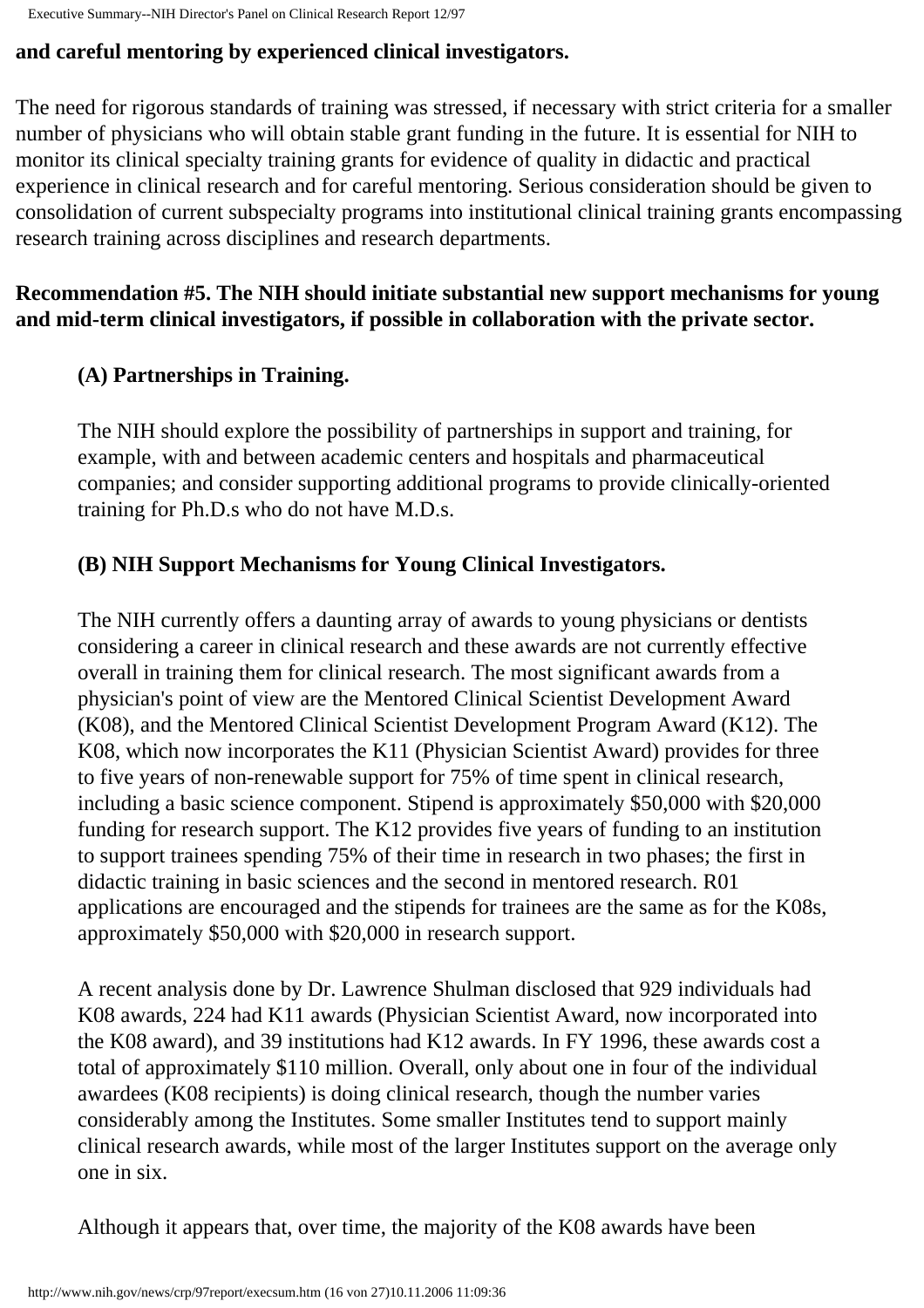redirected from their original goals, this happened gradually and unintentionally because, during the 1970s and 1980s, in Gordon Gill's words, "many physician scientists had been seduced by the power of molecular biology and had abandoned patient-oriented research"(4) or, according to Joseph Goldstein, "the movement of M.D. s. toward basic research [has] created a vacuum in clinical research, often filled by M. D.s who lack research skills."<sup>(10)</sup>

The objectives of new or modified programs to generate a cadre of superb clinical or physician scientists are to provide young clinical professionals with the methodologic, quantitative, creative, critical and intellectual skills to enable them to perform firstclass research; to recruit and start them as early as possible; to offer programs with great promise and likelihood of success; to combine in one award in-depth formal didactic training, including core and elective curricula tailored for their specific scientific interests, and mentored clinical research projects(s), and to provide adequate stipends and resources.

Implementation of the following two modified awards, as proposed by Dr. Shulman, under the general heading of *Clinical Scientist Development Awards* is recommended by the Panel.

- 1.  $K12C$ . ("C" = "Clinical.") A two-phase award to an academic institution to provide all the elements of the K08C award (see below) to clinicians within its organization. The first phase would include a didactic training program in clinical sciences over two years, optionally leading to a degree. The core curriculum would include analytic methods in and design of clinical investigation; biostatistics; epidemiology; clinical trials design and analysis of ethical issues. Elective courses might include introduction to molecular biology; clinical pharmacology; assessing outcomes and health status, and regulatory issues. The second phase would be a mentored research project.
- 2. **K08C.** With a minimum stipend of \$50,000 and \$20,000 for research support, this award would directly provide to a candidate in any suitable institution a nonrenewable five-year award in the two phases described above. The K08C would be available to individuals capable of meeting the same objectives as the K12C. Initiation of the two programs is estimated to cost approximately \$10 to \$12 million per year.
- 3. In addition, the Panel recommends initiation of a **K30** award, as proposed by the NIH Office of Extramural Research. This would be an award to an institution to cover a two-year didactic training program for clinical investigators who would be supported by K08Cs or K12Cs (and possibly other mechanisms). Institutions would apply on the basis of having a substantial cadre of talented faculty, trainees and mentors in **clinical** research. Cost is estimated to be approximately \$200,000 per year per site. This award is administratively simple and its cost would be relatively low.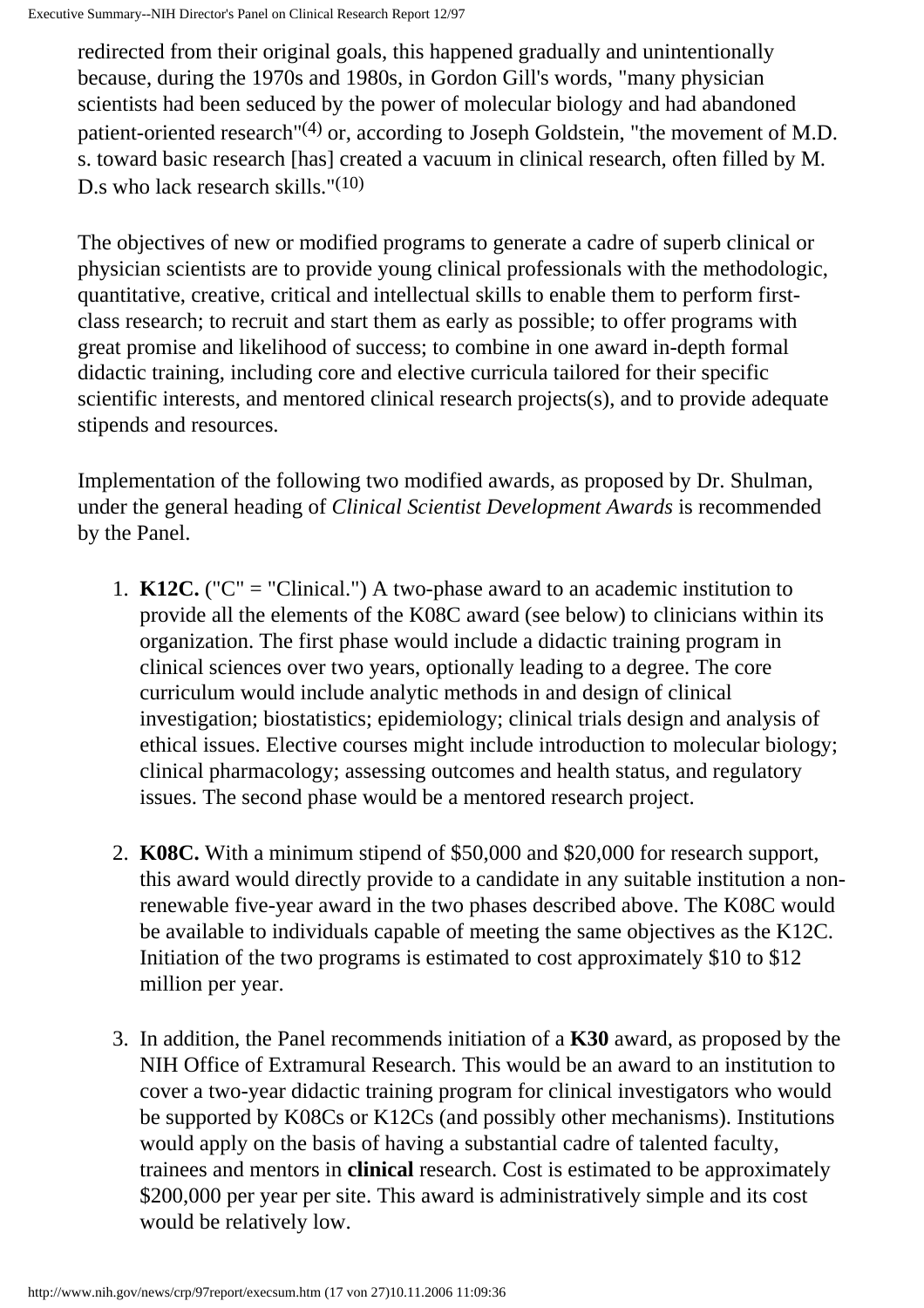The current career development awards are not producing well-trained physician scientists who will spend a career in clinical research. The awards proposed above complement one another very effectively and would provide a new, direct approach to meeting this need. The institutional K12C would include the several broad interests of the academic health centers. It would invite administrative leadership at the universities; foster rigorous competition both within and between institutions in the selection of the didactic programs, the mentors and the trainees. Productive programs of high quality and new centers of excellence for clinical research would emerge at the earliest possible time.

## **(C) Mid-career support.**

In order to stabilize clinical research laboratories, prevent interruption of trainee mentoring and enhance the prestige of clinical investigators, the Subcommittee recommended establishment of mid-career salary awards and other special awards for clinical investigators, financed by NIH, pharmaceutical companies, private foundations, etc., to relieve clinical investigators from clinical duties. Such awards might also favorably affect tenure prospects for clinical investigators. The total amount of salary suggested would be limited to \$125,000 per annum, hopefully with additional funds from receiving institutions.

### **Recommendation #6. A loan repayment program for clinical investigators should be instituted.**

The Subcommittee recommended development of debt forgiveness programs by the government and by the private sector for M.D.s who complete a minimal time as full-time clinical investigators. Initially, the program could be limited to 100 M.D.s a year, at no more than \$66,000 per individual for a total approximate cost of \$6.5 million per year.

Representatives of some philanthropic foundations consulted by the Panel did not agree that clinical researchers should be singled out for debt-forgiveness, and others cautioned that it might create a "special class" of investigators. They suggested that if such a program were initiated, it should be designed specifically to attract potential clinical investigators rather than clinical fellows and junior faculty looking for a way to pay off medical school debt, and/or it should be matched to medical students who take a year off for intensive research training.

The Panel nonetheless strongly believes that, given the enormous debt incurred by many medical students nowadays, loan repayment programs would tip the balance for those who have a research bent but who may otherwise forego a research career in order to earn money quickly to pay off debt. Specific details of the amount of debt-forgiveness, time period covered and clinical research expectations remain to be negotiated.

Recent legislative proposals include provision for loan repayment for medical school costs for physicians committed to research careers. The Panel strongly endorses such legislative remedies in support of its recommendations.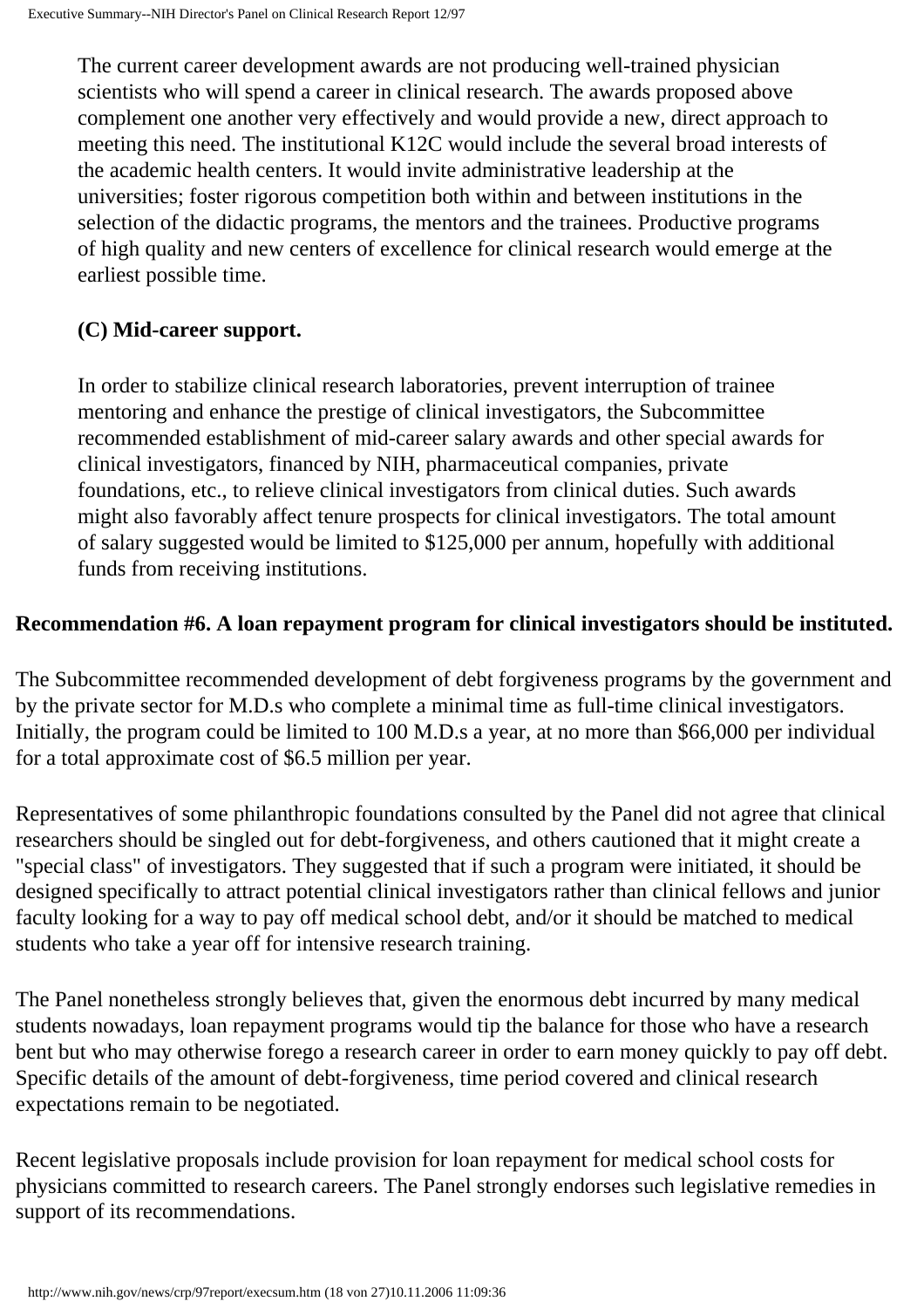**(C) Recommendations Concerning the General Clinical Research Centers and the NIH Clinical Center** 

## **General Clinical Research Centers (GCRCs)**

### **Recommendation #7. The scope of the GCRCs should be broadened to enhance their leadership role in clinical research and research training, and NIH should significantly increase its financial support of these centers.**

The GCRC Program is part of the clinical research component of the National Center for Research Resources (NCRR), and its main function is to provide an infrastructure for interdisciplinary, primarily clinical, research funded by NIH. In FY 1997 the 74 Centers at 64 institutions in 31 states support approximately 6,000 research projects and nearly 8,000 researchers at a cost of approximately \$154 million, a relatively small proportion of the NIH budget. The GCRCs host investigators who are funded by other components of the NIH as well as by other Federal, state and local agencies, and by private institutions and organizations. They also serve as training centers for young researchers through programs such as the Clinical Associate Physician Program (CAP) and the Minority Clinical Associate Physician Program (MCAP). The GCRC program has been highly successful and has contributed significantly to clinical research. It provides one of the few government mechanisms that allows for quick turn-around of small-scale pilot clinical studies. Some of the GCRCs have also been effective in shifting clinical research from an inpatient to an outpatient mode and have highly developed expertise in clinical design, statistics and collection of patient data and samples.

In its review of the GCRCs, the Subcommittee on GCRCs and the NIH Clinical Center consulted current and former GCRC Directors, the report analyzing the review of patient-oriented research grant applications<sup> $(15)$ </sup> and the evaluation report of the GCRCs done in 1993  $(17)$ . Subcommittee members also participated in the GCRC Directors' annual meeting in March, 1996, and the NCRR Council meeting in the spring of 1997. They also sent out a questionnaire to the GCRC Program Directors, requesting their assessment of the major impediments to conducting research at their Centers; asking whether their institutions had a Clinical Trials Unit (CTU) that supports or is limited to industry-initiated research, and asking whether they favored merger or regionalization of some GCRC functions.

Most responses to the questionnaire focused on funding issues, and problems of institutional support, especially limited flexibility in the use of GCRC funds. The survey also showed that 27% of respondents had a CTU or office of clinical research at their institutions providing alternate pathways for clinical research, often driven by the interface with industry, and another 23% had plans to develop CTUs. Fifty percent of the Program Directors favored merger or regionalization of core laboratories of GCRCs.

The Subcommittee made detailed recommendations, listed from (a) to (f) below, on various aspects of the GCRCs, but, at the same time, recognized that there is considerable variability in the *modus operandi* and scope of the different GCRCs and their relationship to their home institutions.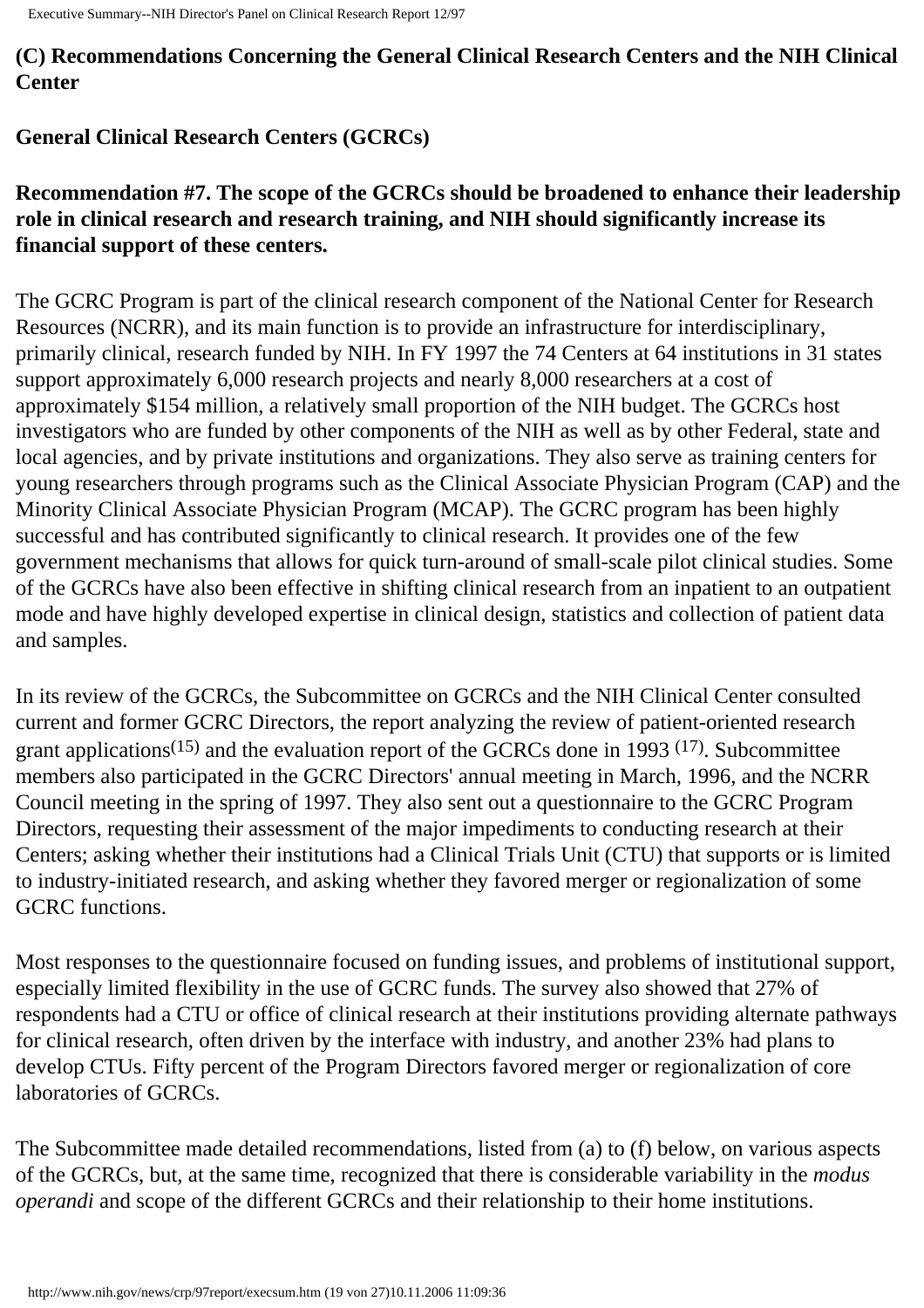- 1. **Users.** GCRC users should be a mixture of NIH-supported and non-NIH-supported investigators, with priority for the former. The perception that there is a requirement for GCRC Program Directors and Associate Directors to be NIH-funded should be corrected.
- 2. **GCRC leadership role.** Create an integral leadership role for the GCRCs with clinical research organizations in all patient-oriented research (POR) at academic health centers, particularly in those areas where the GCRCs have a strong track record, including protocol review, biostatistics, review of regulatory compliance, management of scientific and financial information, financial oversight, scientific review and outcomes evaluation.
- 3. **Programmatic accountability.** GCRC activities should be commingled with other POR activities, while maintaining individual programmatic accounting.
- 4. **Scope of patient-oriented research.** Place increased emphasis on outpatient activities in the GCRCs.
- 5. **GCRC Funding.** The Panel considers that the importance of the GCRCs to the national clinical research enterprise, both as infrastructure for the conduct of research and for the education and training of clinical researchers, cannot be overemphasized. It believes that the NIH should increase its financial support for these important centers.
- 6. **Study Section Review of Clinical Research.** See Recommendation #2.

# **Clinical Center**

**Recommendation #8. The NIH should continue to improve the quality of clinical research and strengthen research management in the Warren Grant Magnuson Clinical Center (CC) and extend the availability of its resources and expertise as well as those of the Institutes and Centers (ICs) to extramural investigators.** 

The CC is currently undergoing significant changes in governance and management as recommended in a 1996 report<sup> $(18)$ </sup> entitled "Revitalizing the NIH Clinical Center for Tomorrow's Challenges", which was being developed when the Subcommittee began work. The Subcommittee has since undertaken its own preliminary review of the CC, with greater emphasis on scientific policy, the quality of clinical research and how collaborations with the extramural community can best be implemented.

The Panel endorses funding and building the new Clinical Research Center (CRC), which they believe will enhance clinical research in the nation as a whole, not merely in the intramural research program, and supports more interactions between the Clinical Center and the GCRCs. However, opportunities for meaningful interactions between the Clinical Center and the extramural community, although potentially useful and important, may in fact, be limited. The Panel also questions whether the Clinical Center can attract the patient populations necessarcy to conduct some types of clinical research without greater interaction with extramural investigators.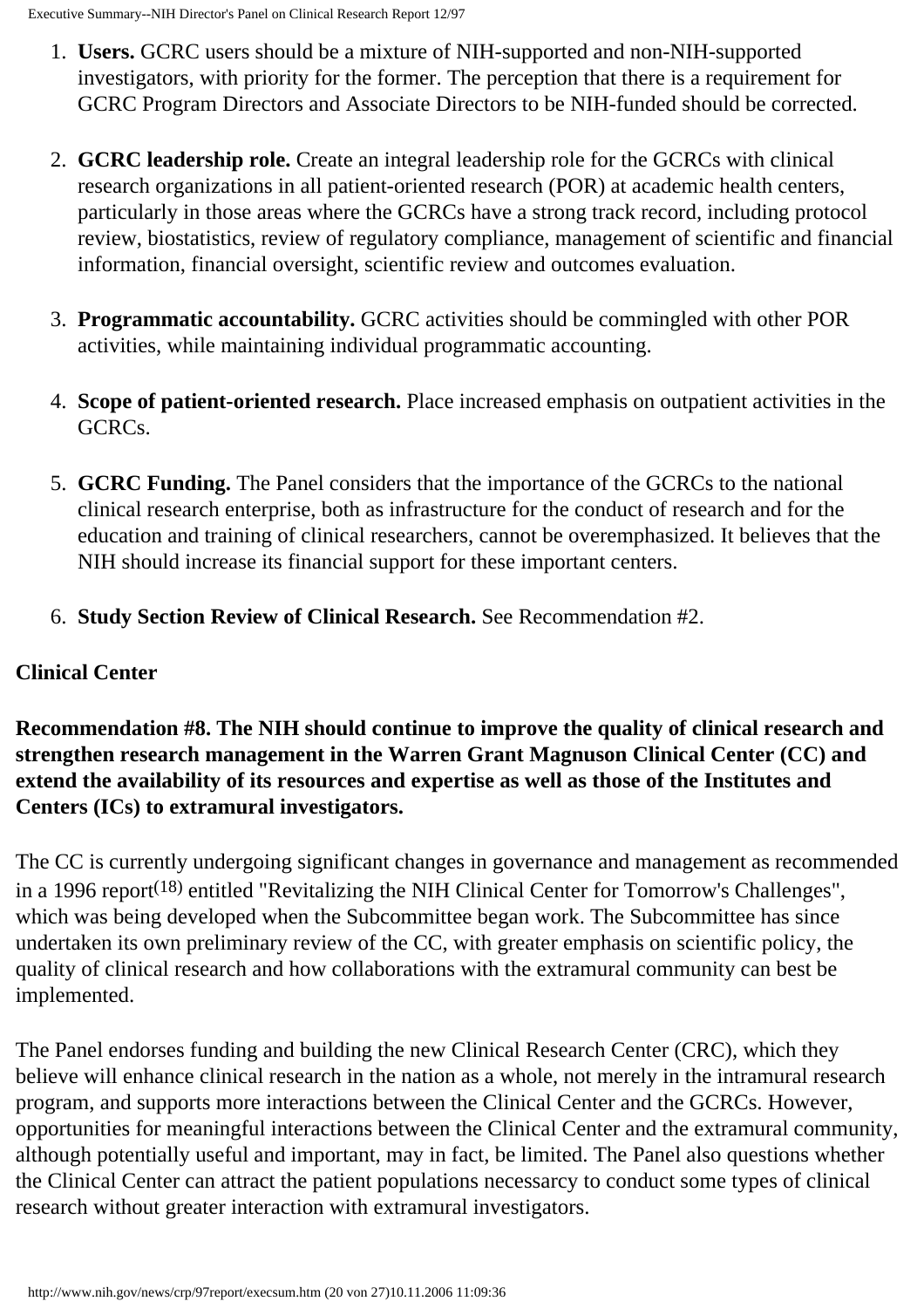The Panel also noted that approximately 30% of the intramural research budget of the NIH is spent on clinical research and has been kept informed of the recommendations to the NIH Director of an internal committee on clinical research chaired by Dr. Stephen Straus<sup> $(16)$ </sup>. The Panel endorses the recommendations made by the Straus committee and welcomes their implementation. However, it has reservations about NIH's ability to recruit and retain first-class clinicians to conduct protocols in the new CRC and believes that special efforts must be made to ensure that the new CRC will be capable of conducting cutting-edge protocols and be a resource and national model for clinical research for the Nation.

#### **(D) Recommendations Concerning Partnerships**

#### **Recommendation #9. The NIH should sustain a productive dialogue on enhancing clinical research with its partners: the academic health centers, the foundations, and the pharmaceutical and managed care industries.**

The Subcommittee on Funding Sources and Public Information attempted to obtain more detailed information regarding the exact amount spent on clinical research, as defined by the Panel, from the various public and private funders of clinical research. However, it found that data, except from the pharmaceutical industry, are difficult to quantify.

Research and development investment by research-based pharmaceutical companies is projected to reach \$18.9 billion in 1997, an 11.5 percent increase over 1996 and an increase of more than double since 1990<sup>(19)</sup> These expenditures include \$15.1 billion spent within the United States by both U.S.owned and foreign-owned firms, 29.9 percent of which (or approximately \$4.5 billion) is devoted to Phase I, II and III clinical trials. This does not account for other clinical research which falls under the Panel's definition. An additional 5 percent of research and development is allocated to Phase IV clinical trials, which occur after the product has been approved by the Food and Drug Administration. This amount makes the pharmaceutical industry the largest funder in the aggregate of clinical research in the United States.

It is the Subcommittee's impression that AHCs receive approximately 60% of their human research funding from NIH and that the percentage of NIH's contribution to clinical research as a whole, although considerable, as demonstrated by the Subcommittee on NIH Mechanisms for Funding Patient-Oriented Research, may be smaller relative to the other large contributors than was originally thought. There is no doubt that, with steady-state budgets for NIH and other Federal agencies that support biomedical research, it is increasingly important to utilize the Federal dollars that are available by using them effectively in partnership with the private sector.

In spite of the difficulty of estimating percentages of financial support from the various partners, the Subcommittee and the Panel Chair succeeded in organizing several valuable meetings with representatives of organizations such as the American Association of Medical Colleges, the American Medical Association, the American Association of Health Plans (the umbrella organization for 1,200 managed care organizations) several philanthropic foundations and large pharmaceutical companies, as well as many different individuals, including members of Congress. These meetings have led to important interactions between the Director of NIH and these organizations.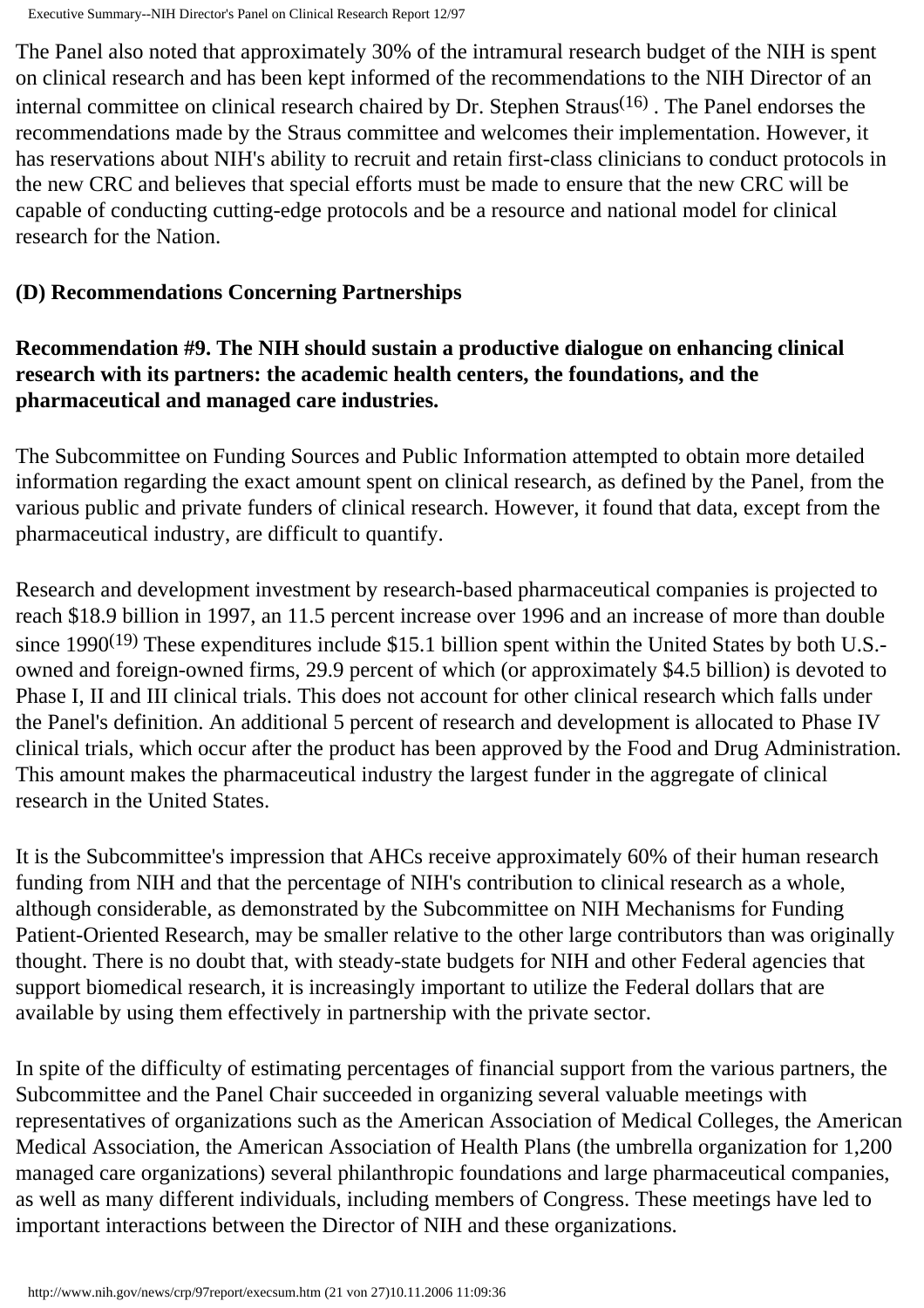Several organizations commended the Panel's outreach efforts, and there is general agreement that funding partnerships between Federal agencies and the private sector are essential to sustain the clinical research enterprise. It was emphasized that clinical studies, together with strong basic science, offer the best hope for reducing the cost of medical care in the United States and that all who benefit from clinical research need to share the cost. Legislation may be necessary to ensure that managed care and other insurers contribute to the cost of clinical research; such legislation should also guarantee insurance coverage for patients participating in research. It was also suggested that careful review and support from health related industries other than NIH should be provided for the very high cost of clinical trials, which may contain elements of non-experimental health care. NIH could provide a valuable service if it were to provide review mechanisms for other funders.

#### **Recommendation #10. The NIH should expand efforts to educate the public about the crucial importance of clinical research for the future health of the nation.**

Rarely a day goes by without media attention to reports of recent scientific findings related to health. The frequency, scope and popularity of these reports demonstrate a keen public interest in medical research, although it is not clear that the public fully understands the ways in which the financial support for this research is changing as health care costs increase and the implementation of managed care widens. It is therefore incumbent upon research professionals to keep the public informed. Although NIH, as a Federal agency, is not in a position to lobby for additional funding, it can inform the public about research results in various ways. NIH's research partners can also publicize the benefits of research, as for instance, the Pharmaceutical Research and Manufacturers Association (PhRMA) does in its frequent media advertising. Other organizations boosting research include Research!America, the Association of American Medical Colleges, etc. The American Medical Association's Council of Scientific Affairs is a strong advocate for research and for transmitting news of research advances to the private physician, and there are many other entities actively engaged in publicizing the benefits and need for medical research. Nevertheless, efforts to keep the public informed cannot be relaxed, and the public and policy makers, including Congress, state and local governments and communities must be made constantly aware of the health and economic benefits of research as a public good.

## **IV. FUTURE DIRECTIONS**

This Panel has attempted to respond to its charge as efficiently as possible, and it is confident that its recommendations will, when fully implemented, prove useful to the field. Indeed, the Panel is gratified to observe that some of its recommendations are already in the process of implementation and more will be very shortly. [Implementation of the Panel's recommendations will be the subject of a separate report from NIH.] The Panel is also aware of the complexities of this long-standing problem. Several issues remain untouched by its inquiries and the Panel or a subset of it needs more time to address them. These issues include:

#### **(1) The role of the medical schools and the teaching hospitals (AHCs)**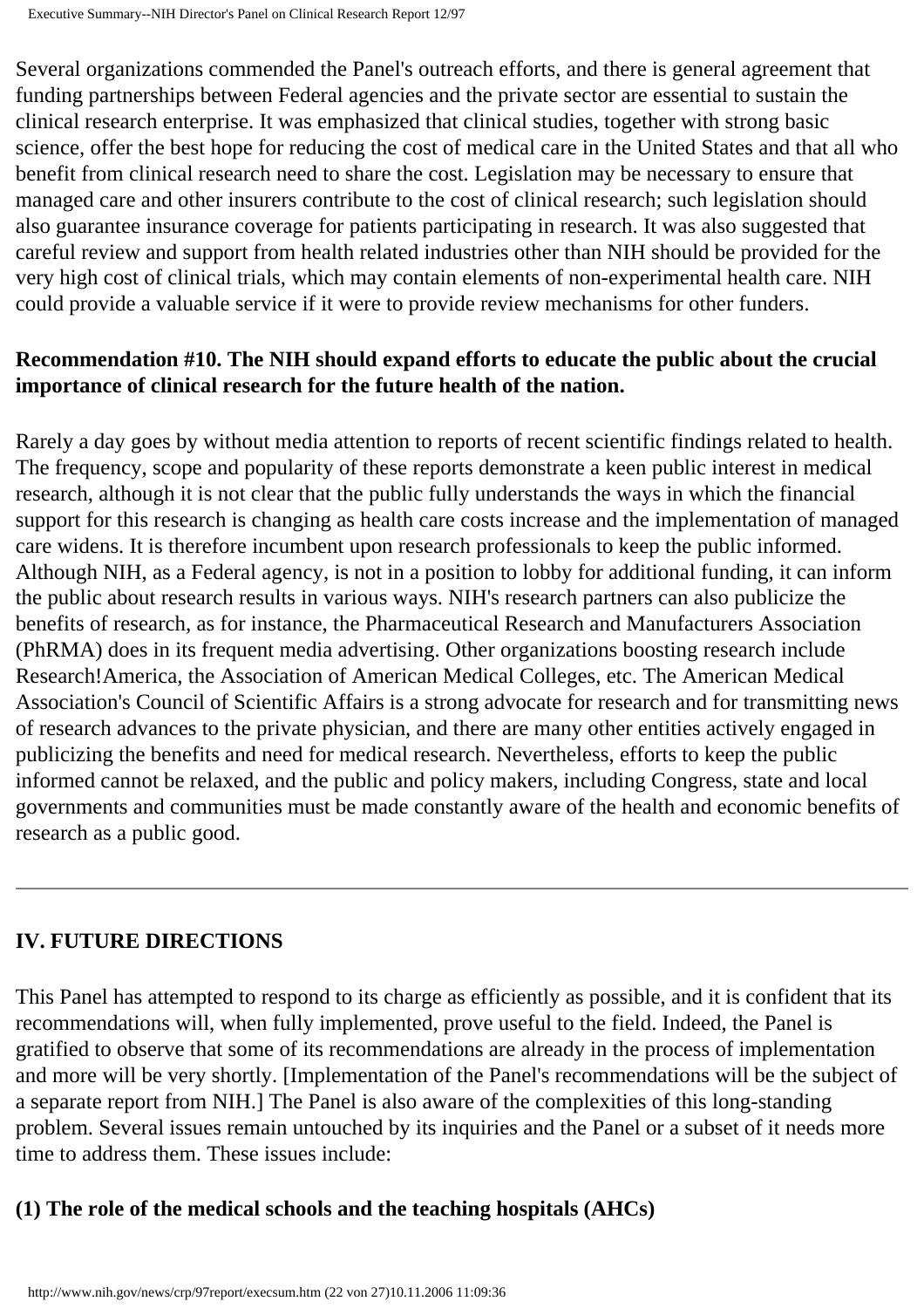The Panel refocused on the dominant responsibility that AHCs have for conducting translational research. It recognized that translational research is the "seed corn" for future progress in clinical medicine. Support for it originates mainly from two sources, NIH awards and institutional revenues primarily derived from the general funds of medical schools. While the Panel believes that much of the responsibility for such research is indeed properly assigned to the AHCs, their financial capacity is under severe stress because of changes in the financing and delivery of health care, as well as Federal budgetary practices. The fundamental mission of the AHCs -- to advance health care through research, teaching, clinical care and community service -- is costly. During the past 35 years, AHCs have come to rely heavily on patient care revenues to fill the gap in meeting their responsibility for research and teaching. In 1994, such clinical revenues amounted to more than \$8 billion, \$2.5 billion of which were used to subsidize the academic mission; \$800 million of that sum was devoted to research. This significant revenue stream is increasingly jeopardized by the new health care market, thus endangering the clinical research enterprise of the AHCs.

The Panel was encouraged that the Secretary of DHHS recently commissioned a report on the Future of the Academic Health Centers to address the health and future of these institutions, and it eagerly awaits the release of the findings.

Finally, the Panel believes it is timely and important to consider specific new mechanisms of support or support from multiple sources for clinical research by which funds can be targeted for programs including training, faculty development and support, and creating and sustaining the inpatient and ambulatory environments. Such support should complement anticipated increased funding of research project grants and might be accomplished through a mechanism such as the Biomedical Research Support Grant. This type of investment would help to ensure the Nation's world leadership in medical research and in the translation of that research into improved health and well-being. The Panel considers this an area of unfinished business that must be addressed expeditiously.

## **(2) The role of study sections and the NIH Clinical Center.**

While the Panel has made some valuable forays into these issues, the work is not completed.

(A) Study sections. The committee applauds the actions of Dr. Ehrenfeld, the Director of the Center for Scientific Review, to address this issue. The findings of the Williams' committee $(15)$  have been substantiated, that is, that clinical research proposals reviewed by study sections that review a lower percentage of clinical research grants (less than 30%) do not fare as well as non-clinical proposals. Dr. Ehrenfeld and her colleagues are taking active measures to evaluate this problem, to develop corrective measures, and to try experimental approaches. The progress and implementation of these approaches should be reported periodically to the Advisory Committee to the NIH Director.

(B) The Clinical Center. Planning for the new Clinical Research Center is taking place at a time of rapidly changing conditions for clinical research. Thus, plans made in 1995 may not be appropriate for the year 2000.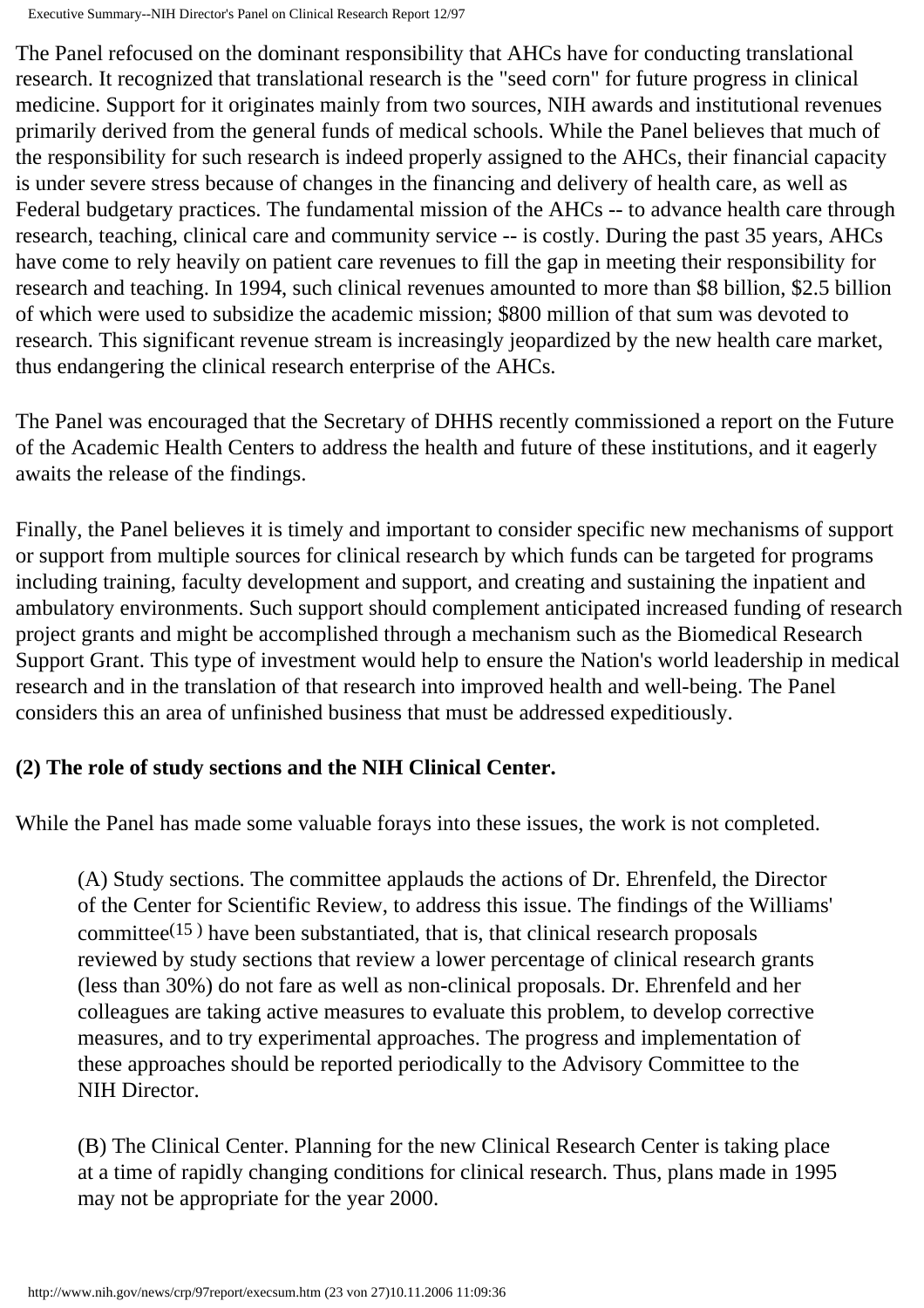This Panel has had neither the time nor the expertise to review the plans and operations of the Clinical Center in its present or future forms. It urges that there be continuing review of the management of the Clinical Center by the Board of Governors and also of the clinical research programs of the individual Institutes. Some Institutes have already undertaken detailed review of their clinical research programs. The Panel urges that reviews be conducted by other Institutes of both intramural and extramural clinical investigations.

The issues which might be considered in these reviews include:

(a) The commitment to clinical research. As in many academic medical centers, at the NIH there is the perception that clinically-oriented investigators have been underappreciated and poorly-rewarded in terms of promotion and tenure. This perception varies from Institute to Institute, but should be addressed.

(b) The recruitment and retention of clinical investigators. In some Institutes, there are not sufficient numbers nor diversity of clinical investigators.

(c) Consideration of areas in which the Clinical Center and Institutes can play unique roles.

(d) Consideration of areas in which the Clinical Center and Institutes can play unique service roles in terms of facilities, technology and specialized clinical assays.

(e) The Clinical Center, the GCRCs and other members of the clinical research community can develop important interactions. These include informatics, shared data bases, infrastructure support and sharing of patient populations. How these interactions should develop requires further detailed planning.

The Panel believes that this area requires further study.

# **(3) Recruitment of minorities into clinical research**

Clinical investigation faces a growing problem in regard to the recruitment of minority groups into clinical trials and clinical outcome studies. On the one hand, it is clear that the findings in one ethnic group may or may not be universally applicable; sickle cell disease, hypertension, breast cancer, prostatic hyperplasia, cystic fibrosis and colon cancer are examples of diseases which exhibit significant variation in incidence among different ethnic groups. The extent of these diverse ethnic differences will become more evident with progress of molecular biology and the Human Genome Project. Interracial and cultural diversity are increasing in this country and will make this issue more acute in the future.

On the other hand, it is difficult to recruit many minority groups into clinical trials, and it is established that recruitment of such members can best be done by research teams that include minority members. Different racial and ethnic groups require different approaches and educational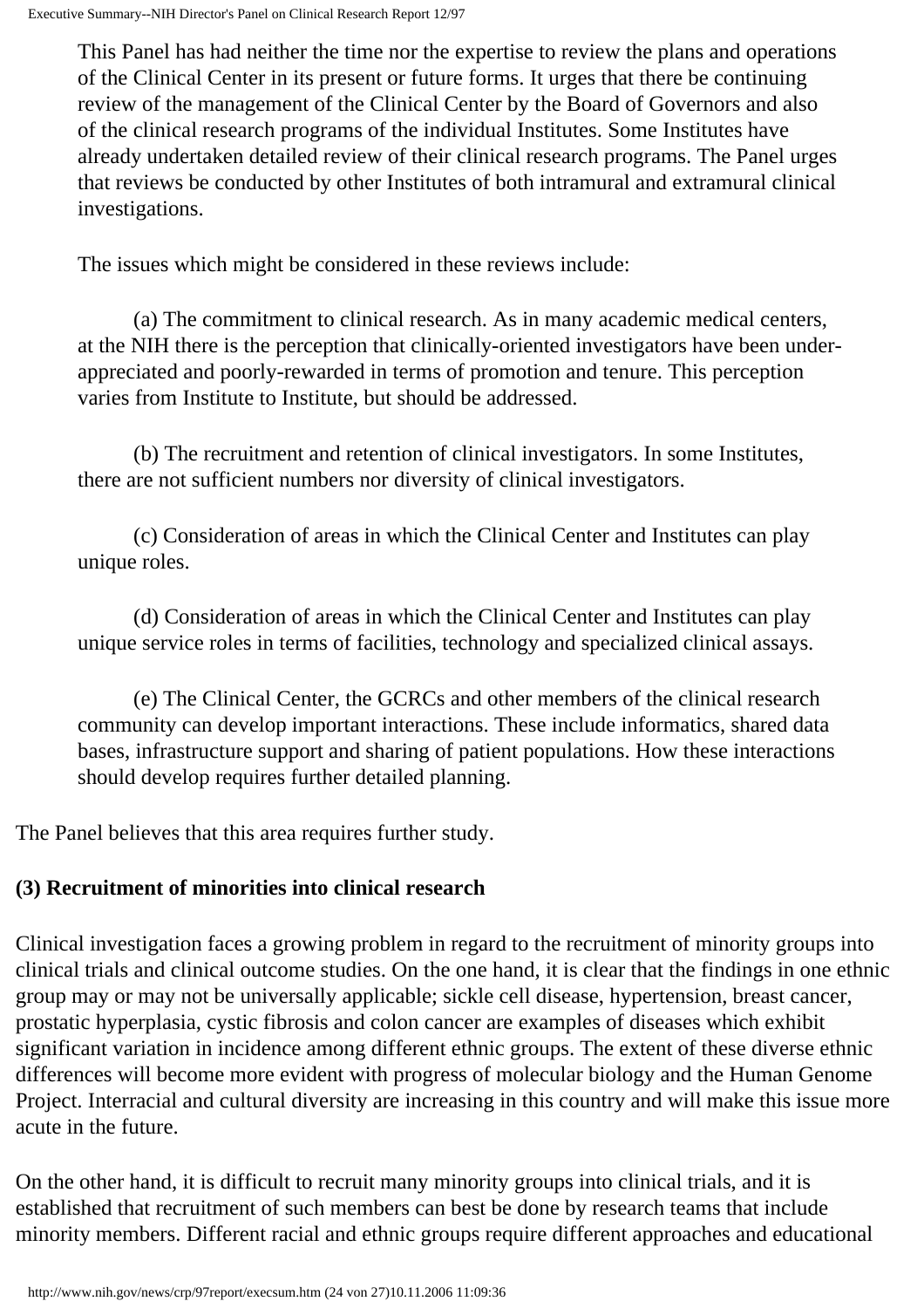techniques to overcome these barriers to recruitment in clinical trials, approaches best undertaken with participation of minority scientists themselves. Recent decreases in minority recruitment into medical schools will make this situation even worse, and, if they continue, could constitute a major threat to the health of the Nation.

The Panel believes that this issue is of great importance and wishes to devote a considerable fraction of any future effort to this vital recruitment need.

### **(4) The relationship of the Director of NIH to managed care organizations, private foundations and the pharmaceutical industry.**

As indicated in Recommendation 9, the Panel has initiated interactions between the Director and these important allies in clinical research. However, the dialogue has only just begun and the Panel strongly recommends its continuation.

# **V. CONCLUSION**

The NIH Director's Panel on Clinical Research has worked for over two years to produce this report. Its efforts began because of great concern in the academic medical community that clinical researchers are a dying breed poorly supported by the NIH. To its surprise, the Panel found that NIH devotes over a third of its budget for new and competing awards into clinical research as the Panel defines it. However, only thirty-six percent of the principal investigators on clinical research awards are M.D. or M.D./Ph.D. scientists, and the Panel believes that the physician clinical investigator is a vital contributor to the Nation's clinical research effort. The Panel's data further demonstrate that this low physician funding is due primarily to the fact that physicians do not apply in sufficient numbers for NIH awards. The Panel's ten recommendations are therefore built around an effort to enhance the frequency and quality of such applications.

Hence, the Panel has focused its efforts on training, from medical student experiences through fellowships, and requests the NIH to develop young clinical investigator awards and to support midcareer clinical investigators. The Panel encourages strengthening the vital GCRC Program and urges NIH to be certain that the Warren Grant Magnuson Clinical Center and the new Mark O. Hatfield Clinical Research Center operate at the highest possible level of quality. Additionally, the Panel requests a loan repayment program for young physician-scientists committed to careers in clinical research. Finally, the Panel calls on NIH's partners in clinical research, the Academic Health Centers, the private foundations, the pharmaceutical and biotechnical industries and the health insurance companies, to examine their own clinical research portfolios and join with NIH in an effort to improve the likelihood that young physicians will adopt a clinical research career.

The Panel is pleased with the initial response of the NIH management to its recommendations. The NIH has already acted on some of these and implementation of others is on the way. The Panel believes that all of its recommendations should be established as NIH policy within a year from the submission of this report. One of the Panel's recommendations, a loan repayment program for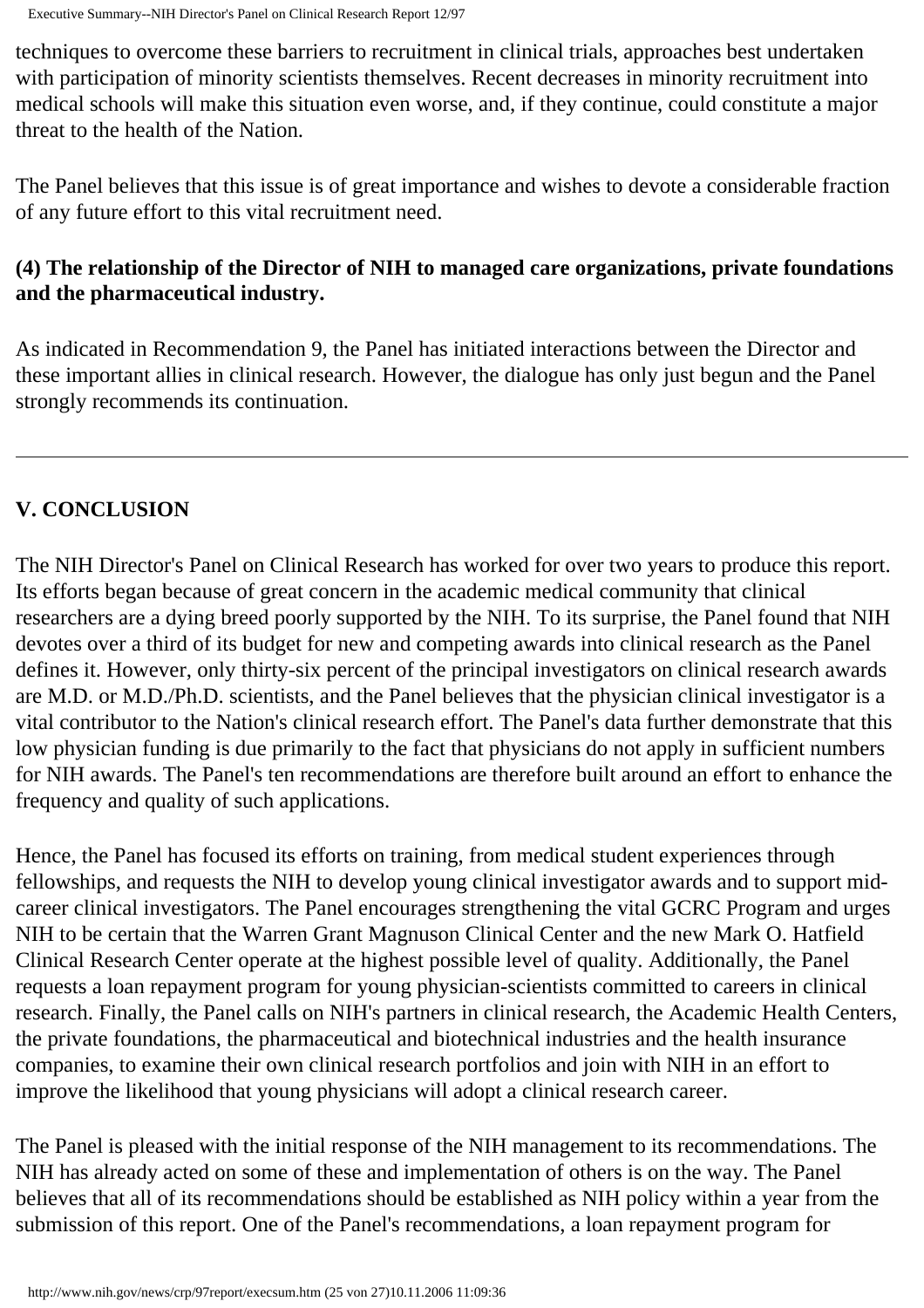physician-scientists committed to clinical research, will require an act of Congress. Therefore its implementation may take longer.

The Panel has been unable to deal with every issue with which it has been faced and some of these issues are already described in this report. The Panel recommends examination in greater depth of the needs of the AHCs for further Federal support at a time of serious fiscal constraint; the roles of the study sections and the Clinical Center, and the recruitment of minorities into careers in clinical research. Therefore the Panel believes that it should continue to exist in some form, not only to monitor implementation of existing recommendations, but also to pursue this important unfinished business.

#### **REFERENCES**

1. Interim Report of the NIH Director's Panel on Clinical Research (CRP), December, 1996. (Available upon request by telephone to 301-402-3444)

2. Wyngaarden, J. B. 1979. The Clinical Investigator as an Endangered Species. *New England Journal of Medicine*, 301, 1254-1259.

3. Ahrens, E. H. 1992. The Crisis in Clinical Research: Overcoming Institutional Obstacles. New York: Oxford University Press.

4. Gill, G.N. 1984. The End of the Physician Scientist. Am. Scholar 53, 353-368

5. Goldstein, J. J. 1986. On the origin and prevention of PAIDS (Paralyzed Academic Investigator's Disease Syndrome). *Journal of Clinical Investigation*, 78, 848.

6. Evans, R.N. et al. 1993. Physician Researchers: An Endangered Species? In Swartz, H.M. and Gottheil, D.L. The Education of Physician Scholars. Betz Publishing Co., Rockville, Maryland.

7. Culliton, B.J. 1995. Clinical investigation: An endangered science. *Nature Medicine*, 1:281.

8. Blumenthal, D. and Meyer, G.S. 1996. Academic Health Centers in a Changing Environment. *Health Affairs*, 15:200-215.

9. Shulman, L.E. 1996. Clinical Research 1996: Stirrings from the Academic Health Centers. *Academic Medicine* 71:362-363, 398.

10. Goldstein, J.L. and Brown, M.S. 1997. The Clinical Investigator, Bewitched, Bothered and Bewildered-But Still Beloved. *Journal of Clinical Investigation*, 99:2803-2812.

11. Schrier, R.W. 1997. Ensuring the Survival of the Clinician-Scientist. *Academic Medicine*, 72:589